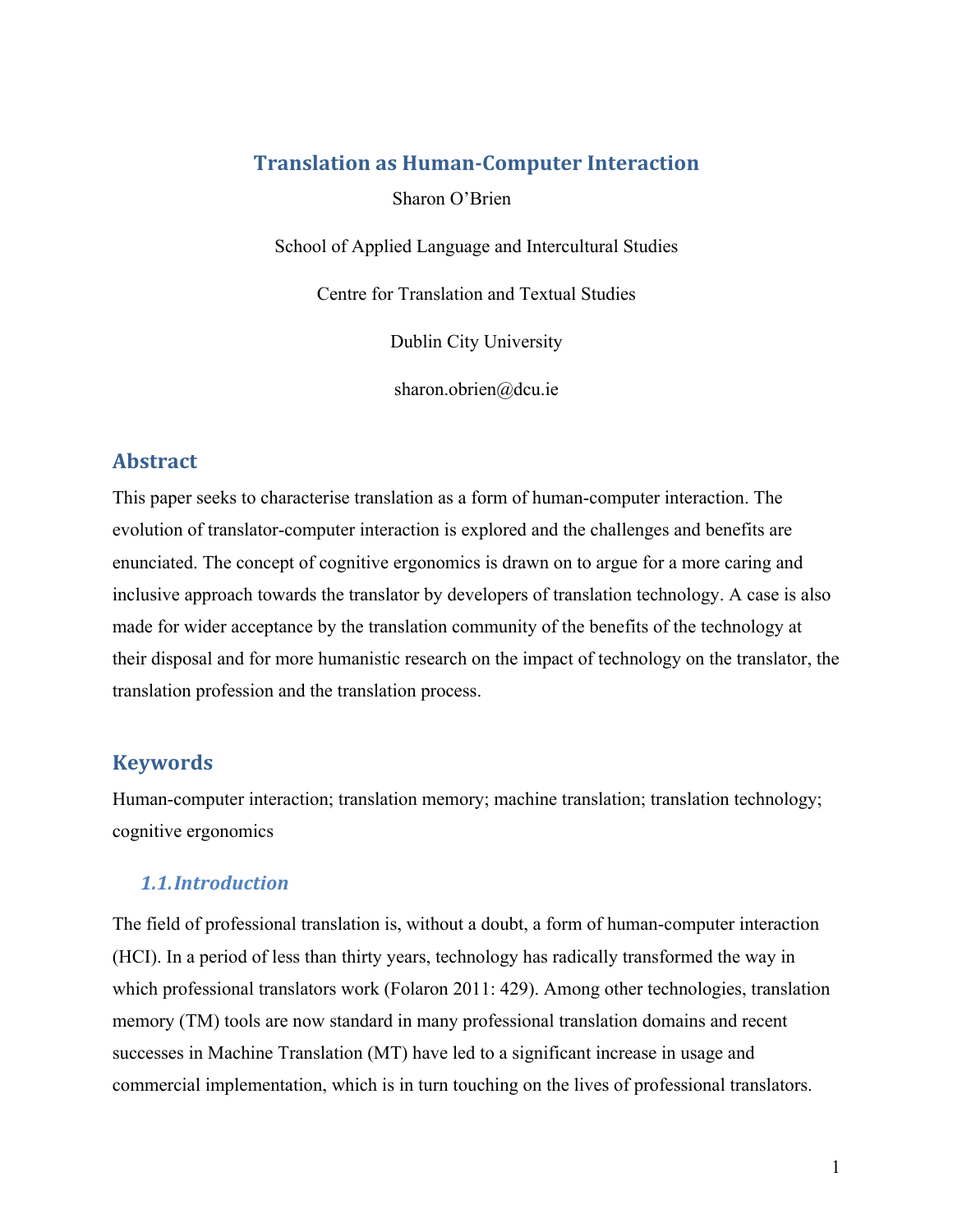The objective of this paper is to characterise translation as a form of HCI and to explore the benefits and challenges that the interaction between translation, translator, and the computer present. I wish to expand on the discussion on how computers have changed the translation landscape over time and how, perhaps more importantly, the current landscape is changing radically and speedily and how we, translation researchers, trainers and practising translators, are reacting to this change. I will raise some important questions throughout, and will offer some potential answers, but I do not pretend to have all the answers.

A discussion about translation as a form of human-computer interaction requires a statement about the concept of 'translation' being reflected upon. Tymockzo (2007) argues that the narrow English-language Western European concept of 'translation' as a form of transfer between a written source language text and a target language one must be broadened into a concept of '\*translation' as cross-cultural understanding that is not reliant on dominant Western European views nor on restricted notions of what constitutes a text.<sup>1</sup> I agree in principle with Tymoczko's appeal for broadening the concept within translation studies, while, at the same time, I defend the legitimacy of the concept of translation I mainly refer to here, i.e. bilingual, text-based translation in a specialised domain destined for public consumption for which the translator is paid (though exceptions to this latter qualifier are now emerging). While this may be a restricted concept of translation, it constitutes a significant *global* economic activity and is, in my experience, the type of translation from which many translation studies graduates earn their livelihoods. My concept of translation as human-computer interaction is one in which varying levels of repetition are characteristic, making the task suitable for translation memory tools. High volume is also a typical feature, as is the need to complete the translation task under significant time pressure, making Machine Translation a potentially suitable translation aid.

These features largely characterise the translation we refer to here. However, other types of translation or even \*translation, in Tymoczko's sense, are not explicitly excluded: for example, we might also include collaborative volunteer translation or subtitling and dubbing of audio-visual material, which are both also characterised by interaction with computers. Literary translation is not explicitly included in our discussion, but I acknowledged that translation of literary text can also be a form of human-computer interaction. Nor are we referring to the act of

<sup>&</sup>lt;sup>1</sup> Tymoczko deliberately uses the asterisk to differentiate the two concepts.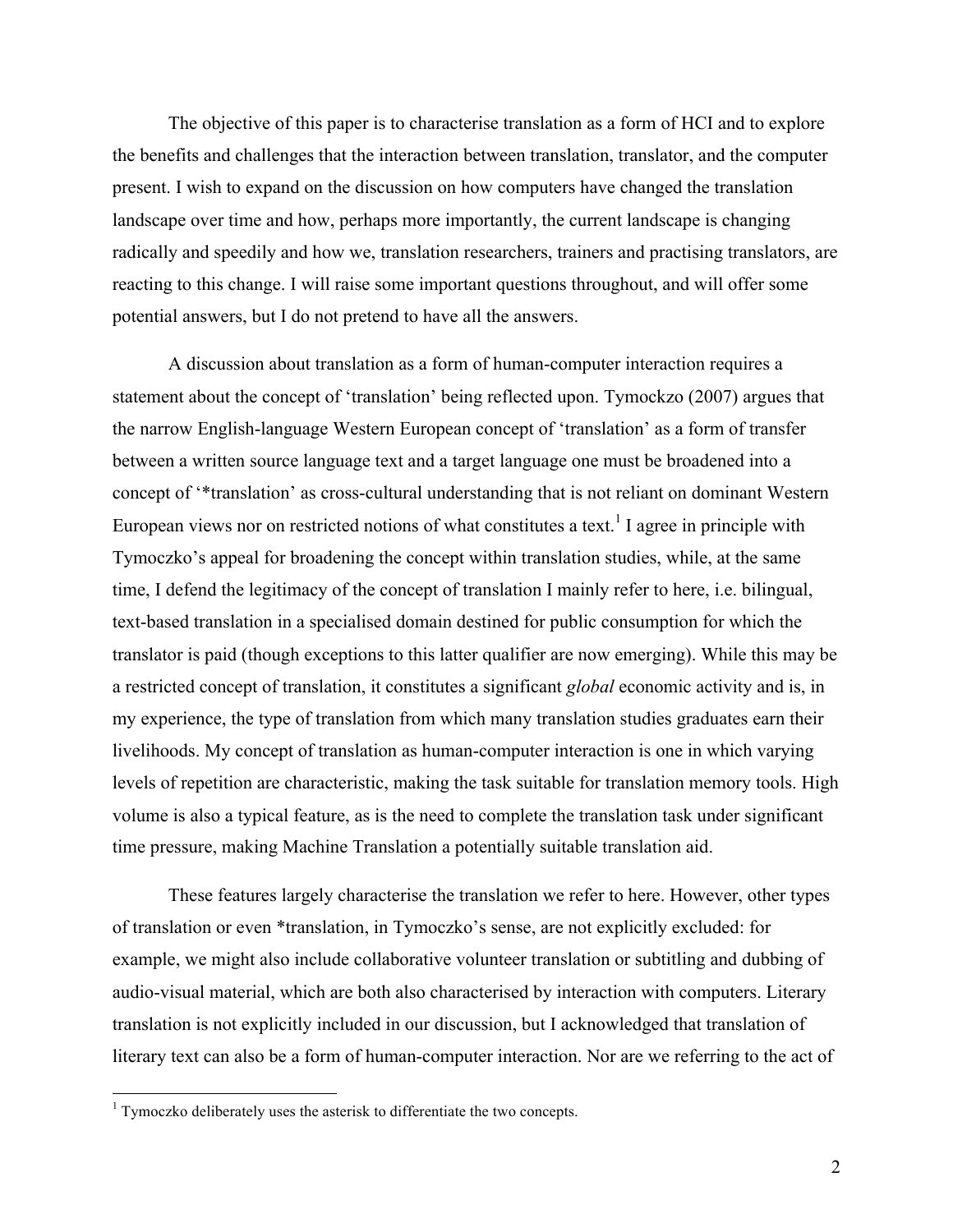interpreting spoken discourse, though again, interpreters use computer resources in their work and that can therefore also be considered a form of human-computer interaction.

The paper is structured along the following lines: First, I provide a brief overview of human-computer interaction with the aim of establishing what is meant by this concept. A discussion follows on how translation is a form of human-computer interaction and on the evolution of translator-computer interaction (TCI). I then explore the benefits of this evolution and the challenges and round off with some thoughts (or, rather, questions) on the future of translation, given the increasing role of computers.

#### **1.2. What is Human-Computer Interaction?**

Human-Computer Interaction (HCI) is defined as "the study of the interaction between people, computers and tasks" (Johnson, 1992: 1). It draws on the disciplines of science, engineering and art and has as a core concern the demands made by the computer on people's knowledge, tasks and learning. HCI is not just about the user interface of a software product. Two terms that are commonly used in the HCI domain are 'human factors' and 'ergonomics'. Human factors focuses on how people interact with tools and technology. While the term 'ergonomics' traditionally referred to the ease with which hardware, such as keyboards, could be used, it seems to have evolved to also include the 'ease' with which software products can be used. A subdomain within ergonomics is termed 'cognitive ergonomics'. This sub-domain concerns itself with the cognitive demands placed on users by the design and complexity of computer programs. In a description of the scope of a recent European Conference on Cognitive Ergonomics, it was stated that "[r]ecent trends of cognitive ergonomics indicate that human interaction with ITbased systems is increasingly complex and thus needs more sophisticated social, cognitive and affective support, and that diverse user groups should be considered from system requirements analysis and initial design stages, paying attention to personalisation, care and complexity".<sup>2</sup> The focus of that conference was on *caring technology*. This phrase can mean very different things. For example, caring technology might refer to the use of robots or virtual reality programs to treat human illnesses, such as Autism Spectrum Disorders (Arendsen et al. 2010) or Post-Traumatic Stress Disorder (Wiederhold 2010), but it can also mean designing computer

<sup>&</sup>lt;sup>2</sup> European Conference on Cognitive Ergonomics, University of Delft, 25-27 August 2010, http://mmi.tudelft.nl/ecce2010/?page\_id=13 [accessed 20/10/2010].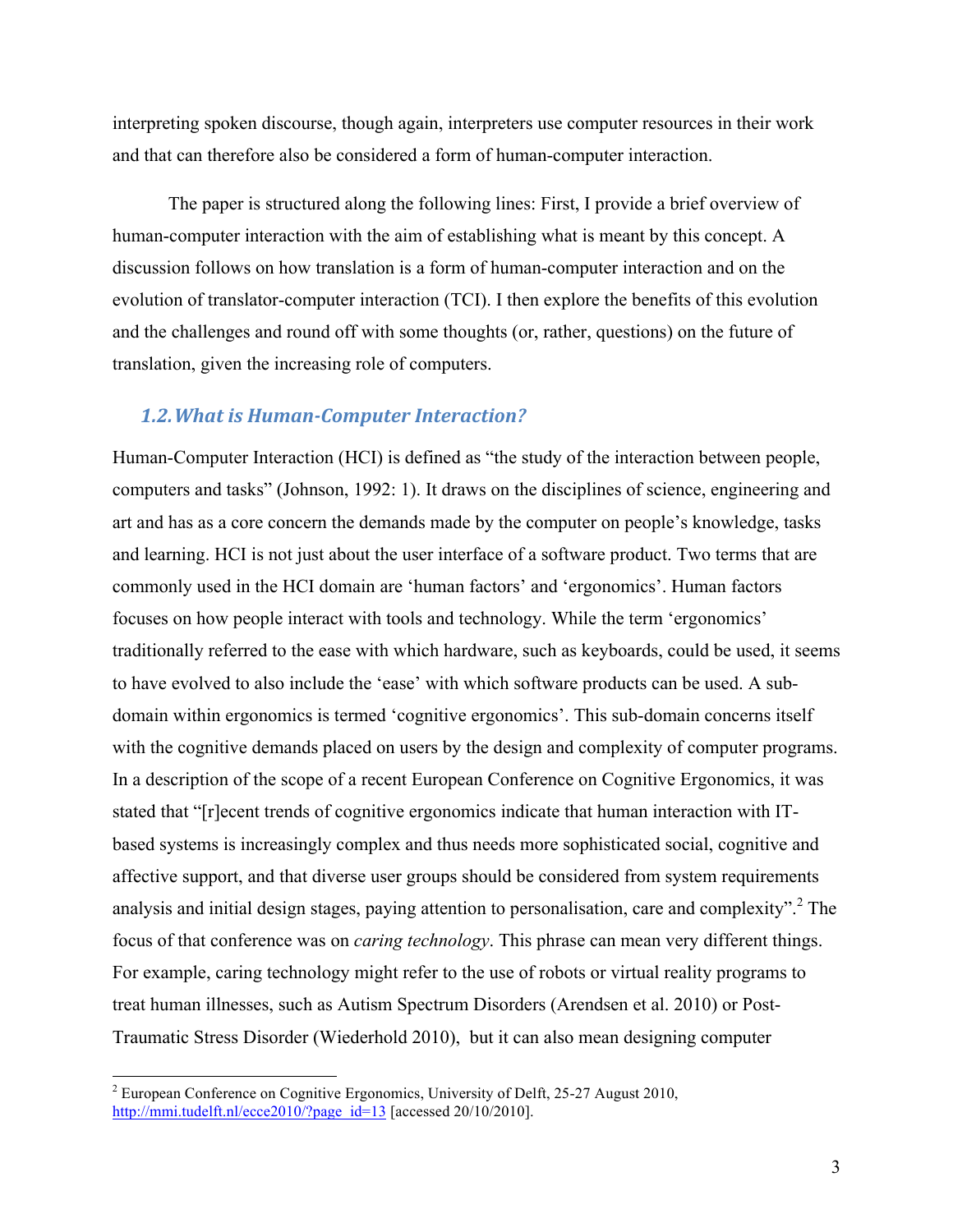programs that effectively support tasks such as translation. As we will argue below, translation requires ever-increasing interaction with computers and this has been both enabling and a source of malcontent in the translation profession.

### *1.3.Translation as Human-Computer Interaction*

Having defined what I mean by 'translation' above, I find myself in a better position to make the claim that, today, translation is a form of human-computer interaction. Not only is it a form of HCI, but the task of translation is dependent on computer resources, sometimes to a great extent. By characterising translation as HCI, I do not intend to dehumanise translation or translators, nor do I intend to humanise the computer. Equally, I do not intend to deprofessionalise translation, but rather wish to show that the profession has changed over time and has become almost symbiotic with the 'machine' (used synonymously here with 'computer') and to demonstrate that there are benefits and significant challenges emerging from this development, which ought to be the focus of more discussion and research within the translation community.

TCI is not a new phenomenon. Already with the introduction of the electronic typewriter, with only two lines of memory, and the use of dictaphones, translation became a computerinteractive task. This was followed by the introduction of word-processing software. Although the origins of word processing date to before the mid-seventies, word processing only started to become known globally in the mid-seventies and early eighties (Haigh, 2006). This was a development that would have required some translators to interact with a computer for the first time. Not long after the mass embracing of word processing, came the introduction of Translation Memory tools. In conjunction with this development came terminology management programs, which are ostensibly used to store terms and their corresponding translations in one or multiple languages, though it is well known that such programs are not restricted to the storage of terms, but also store phrases and sometimes even sentences or larger chunks of text, therefore creating a fuzzy line between TM and terminology management tools.

The IT industry and, in particular, the software localisation sector were the first to embrace TM tools. It is not surprising that TM tools grew out of IT companies (TM2 in the case of IBM) or out of technical translators who worked for IT companies (e.g. Trados Translator's Workbench) since this industry produces large volumes of repetitive text that is updated on a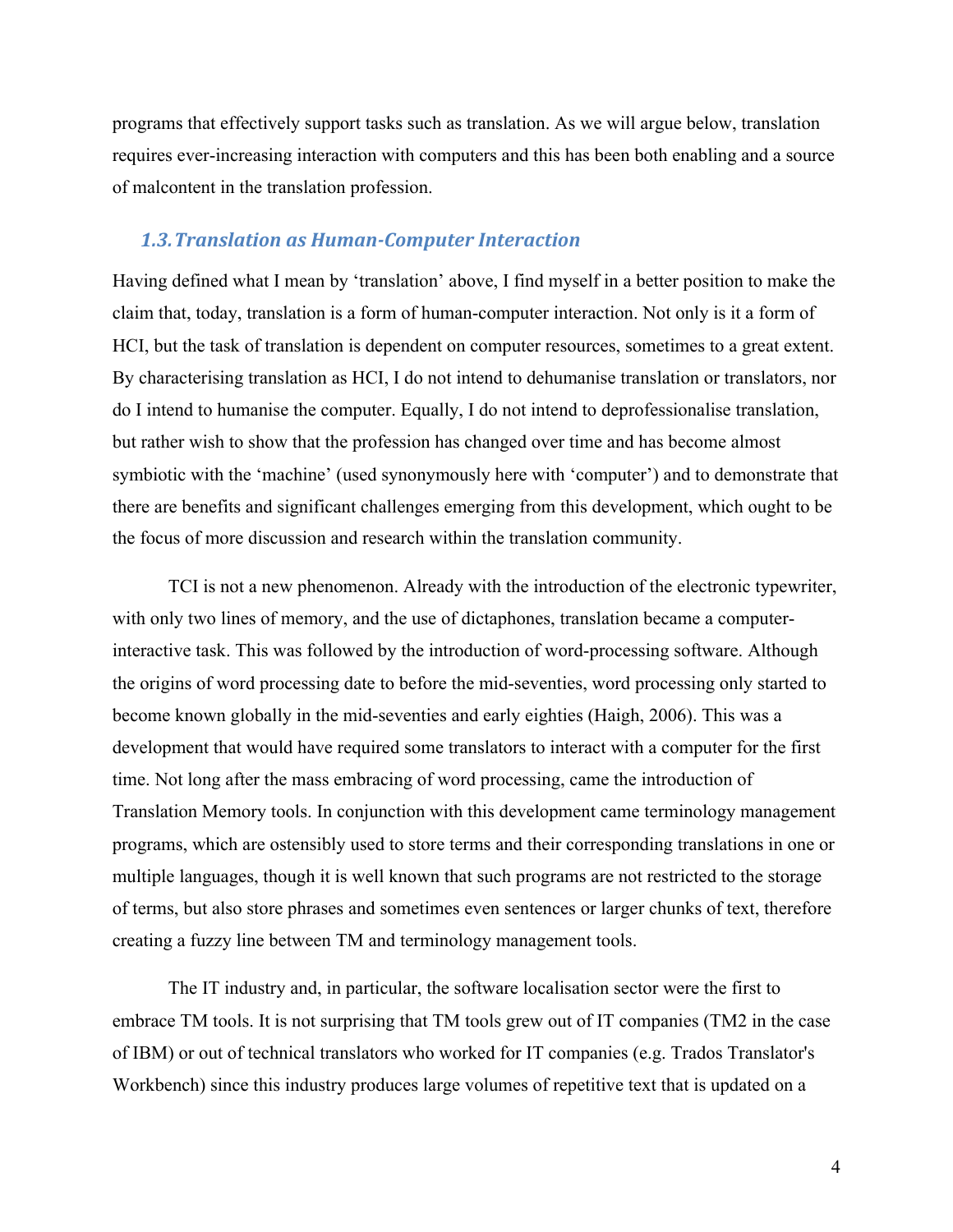regular basis. Prior to the introduction of TM tools, content repetition was identified using compare features in word processors. Content that was identical was marked up by the word processor. The translator then had to locate that content in the previously translated document and copy and paste the relevant translated section into the new document. Needless to say, this was a tedious, time-consuming and error-prone task. The IT industry therefore had a problem and TM tools were developed to solve it. Similarly, the IT industry deals in specialised terminology that is reproduced across different content types: it is important that the menu name in a program is reproduced consistently in the online help and again in the documentation so as not to confuse and frustrate the user. Therefore, terminology management tools were introduced to solve another problem related specifically to terminology. A special form of TM tool has also emerged from the IT industry, i.e. the visual localisation tool. This can also be categorised as a TM tool, but it is much more besides (leading to a new designation of Translation Environment Tool or 'TEnT', cf. Zetsche 2010) and was also developed to solve a specific problem. When translating user interface text, the translator was often faced with incomplete error messages, hard-coded strings whose syntactic structures could not be changed, single-word items with no context, and special programming characters that should not be altered in any way, lest they introduce bugs into the translated software. The translator was not given information about the context in which error messages might appear or what the incomplete error message might say when it was shown in its completed form to the end user, thus making translation especially difficult. In addition, the number of characters allowed in the translated text was often limited, forcing the translator to create a less-than-ideal translation. Visual localisation tools help to solve these issues (at least to some extent) by providing translators with a WYSIWYG (What You See Is What You Get) view of the software. The tools also provide engineers with a means to 'protect' special strings or codes that should not be altered or deleted and they include automatic test functionality for locating items that have been accidentally changed. As mentioned, the visual localisation tool also acts as a TM and terminology management program.<sup>3</sup>

Access to the Internet and to personal computers grew in the early to mid-nineties, and this also impacted on translators who now had electronic dictionaries, encyclopedias and information at their fingertips. Purchasing of heavy tomes of specialised dictionaries or

<sup>&</sup>lt;sup>3</sup> Examples of current visual localisation tools are Alchemy Catalyst, www.alchemysoftware.ie and SDL Passolo, www.sdl.com [accessed 20/10/2010].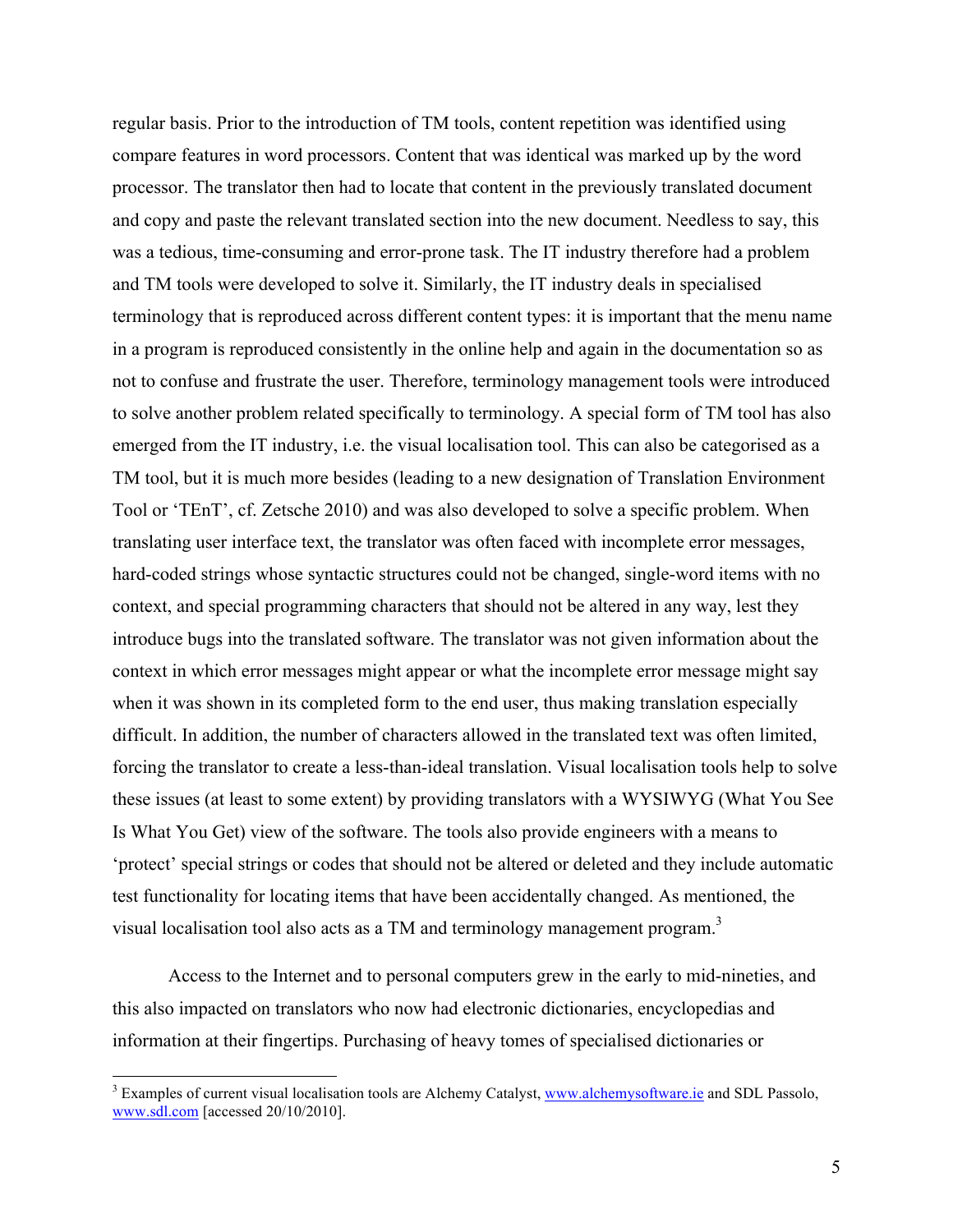encyclopedia was no longer necessary as information resources became available through the World Wide Web. This development also contributed to the level of translator-computer interaction. In the early nineties, translation students were easily identifiable in any university faculty by the large tomes of dictionaries they carried with them. Today, the translation students cannot be told apart from the students of journalism, science or medicine because the tools of the trade are now mostly electronic and have to be accessed via a computer.

Not only has translation become a HCI task, but so has the task of running a translation business. E-mail and instant messaging have mostly replaced telephone conversations. Faxes have mostly become redundant. Where once large-scale translation projects were delivered on disks or CD-ROMs in boxes, they are now downloaded from web sites or accessed via specially designed workflow management tools.<sup>4</sup> Project team meetings are now done via online conferencing systems and training is done via Webinars. Purchase orders and invoicing are managed through ERP (Enterprise Resource Planning) systems.

The developments described above can be categorised as technology that *aids* the human translation process. Initially, there was some resistance to the introduction of TM technology (and, I imagine, also to word processing), and, although not all translators use it, it has become relatively standard in many professional domains.

Machine Translation was first introduced in the 1950s in the U.S.A. In 1952, there was a conference on 'Mechanical Translation' at M.I.T. However, by 1966, the dream of 'Fully Automatic High Quality Translation' had been stopped in its tracks due to a damning report on the lack of progress. A report by Howard Taubman in the New York Times in 1967 stated: "If you have begun to fear that there is no stopping the machine in its march to take over human duties, cheer up -- at least for a while. A learned National Academy of Sciences has found that in one area, translation, man is not obsolescent."<sup>5</sup> For a while, MT was relegated. However, systems were still developed and implemented with some limited success.

In the last decade, MT has been resurrected thanks to three key developments: first, a new MT paradigm was born because MT developers turned to statistics and probabilities to

<sup>&</sup>lt;sup>4</sup> A recent example of this is the GlobalSight product, www.globalsight.com [accessed 20/10/2010].<br><sup>5</sup> Reported by Andrew Joscelyne, at the Translation Automation User Society (TAUS) conference, Portland, Oregon, October 3-6, 2010.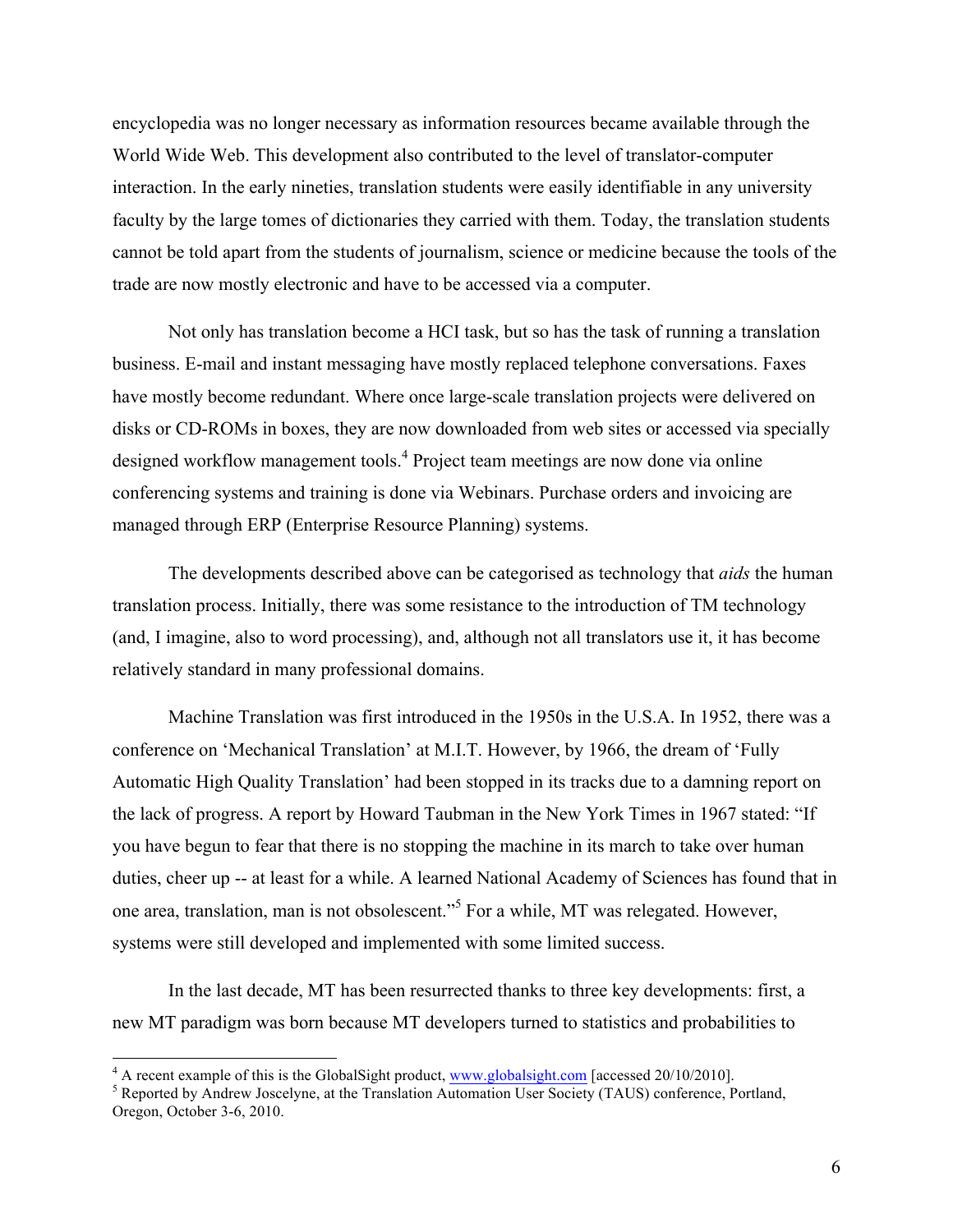generate translation. This paradigm is known as the data-driven model or statistical MT. Second, the World Wide Web provides a massive database of text from which MT systems can *learn* and some of this text is parallel translated text so MT systems can not only model a specific language statistically but can also calculate the probability that a phrase A in one language is translated as phrase B in a second language. Third, large repositories of translated data have become available, thanks to the use of TMs for over 15 years. These TMs can be used to *train* datadriven MT systems in how to translate. These key developments have led to a situation where the quality of machine translated text is now at a level where it can be taken quite seriously as a realistic aid to human translators, as an enabler of translation where translation would not normally occur due to low demand, or even as a replacement for human translation.<sup>6</sup>

Interaction between a translator and a computer is perhaps most pronounced in the case of machine translation. A human, using a computer, sends a sentence to the MT system and, within milliseconds, the sentence has been translated by a program into another language. Where high-quality published material is required, translators are called upon to fix the still existing errors in the often imperfect computer-generated translation (we refer to this task as 'postediting'). Often, their corrections are channelled back to the MT system so it can 'learn' from its mistakes and from the human's corrections. But in the case of MT, human interaction is not just between translators and the machine, but also between end users who have an information need and the machine or volunteer translators, such as 'fan-subbers' (O'Hagan 2009), and the machine. Therefore, the recent improvements in MT systems and their ease of access via the Internet have only increased the level of interaction between computers and the act of translating.

#### *1.4.Translation-Computer Interaction – The Benefits*

The development of translation as a HCI task has undoubtedly brought with it many challenges for humans. Before delving into these, however, I would first like to enumerate the benefits. I can identify at least three groups who benefit from HCI in translation: translation clients, end users (otherwise known as recipients of translation), and translators themselves.

The often recited benefits of translation technology include speed, quality and cost. For clients and end users, the use of translation technology theoretically speeds up the process

 $6$  Vashee (2010) estimates that between 10 and 20 million people use free online MT engines daily to translate a word, phrase, sentence or text.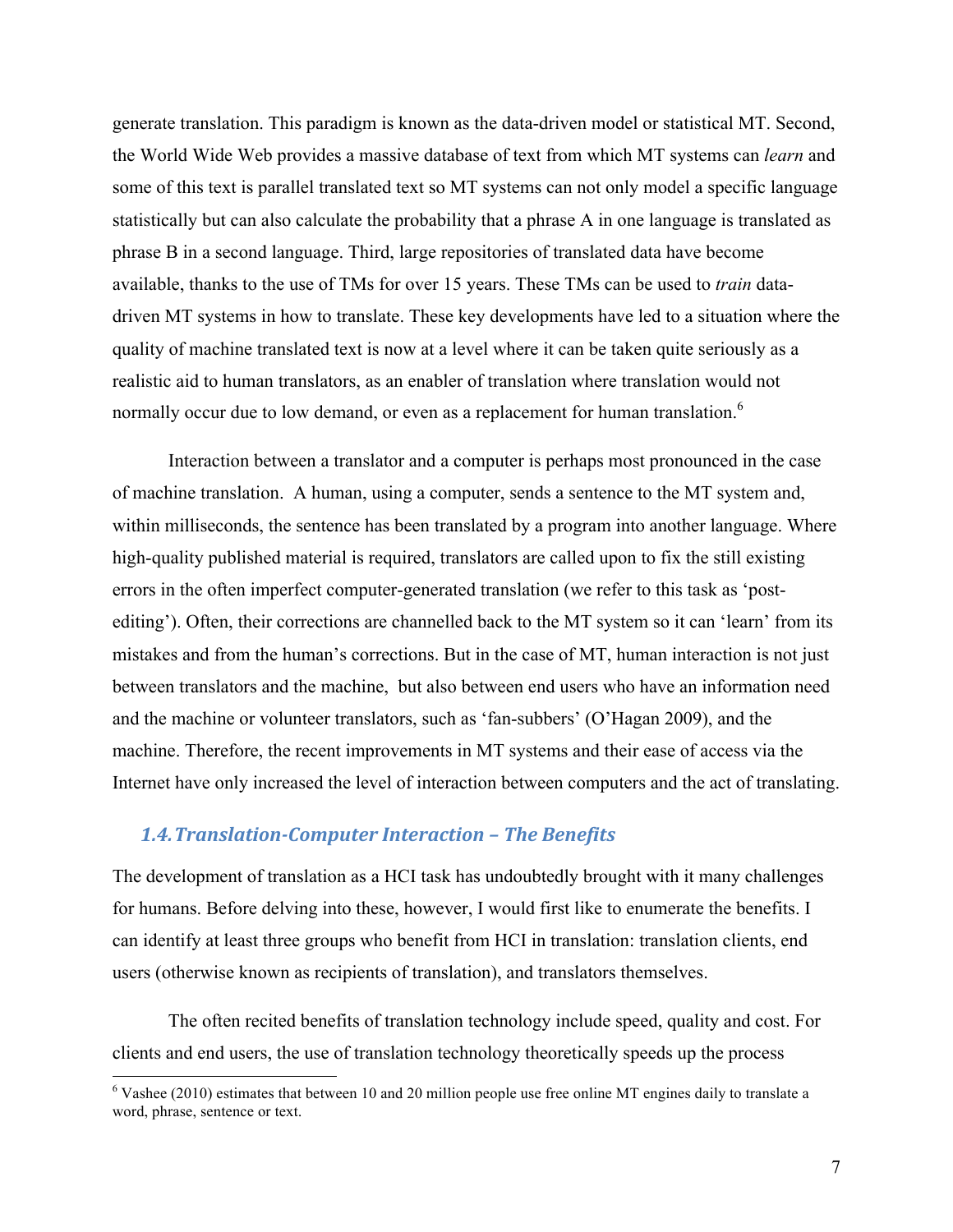because a sentence does not need to be retranslated. This in turn improves quality through consistency and reduces the cost of translation since the client does not have to pay to retranslate text. Few experienced translators would deny the productivity increases brought about by the use of TM tools, assuming of course that the contents of the TM are of a high quality to begin with. Some have, however, questioned the contribution tools make to increased consistency and, ultimately, quality (e.g. Bowker 2005). Nonetheless, it is mostly accepted that a qualitycontrolled deployment of terminology management and TM tools will contribute to translation consistency and quality. The third general advantage, reduced cost, is obviously a contentious one with professional translators initially being very resistant to the reduction in word rates. However, given that TM tools have now become mainstream there is little doubt that cost advantages have been accrued and these have not been limited to translation clients and end users.

In addition to the three main advantages discussed above, there are more subtle, processbased advantages for translators who interact with computer tools. For example, TM technology relieves a translator from having to translate the same sentence over and over again (which is quite tedious, especially if the sentence is in a restricted domain relating to an IT product or automotive servicing, for example). Even when only a part of the sentence can be reused (as with a Fuzzy Match), the translator is saved from having to retype certain words or phrases. It has also replaced the error-prone and mind-numbing manual task of copying and pasting by a more intelligent and automatic search and replace tool. Thus, a TM tool could be seen as having relieved the human translator of a repetitive and boring task.

Terminology management tools provide the translator with instant access to an approved term list, saving the translator from the effort of trying to remember how she translated a term before, or having to look it up in several dictionaries. If used correctly, both of these tool types help contribute to professionalism by supporting consistency.

Machine Translation systems translate sentences at a speed that is significantly faster than a human translator. Even when post-editing is necessary, research has shown that reasonable quality raw MT output<sup>7</sup> can enable the translator to work at speeds beyond what might otherwise

<sup>&</sup>lt;sup>7</sup> "Reasonable quality" is of course a subjective concept. Put generally, I mean a rendition that is not completely non-sensical, that can be recognised as mostly conforming to the grammatical rules of the target language and as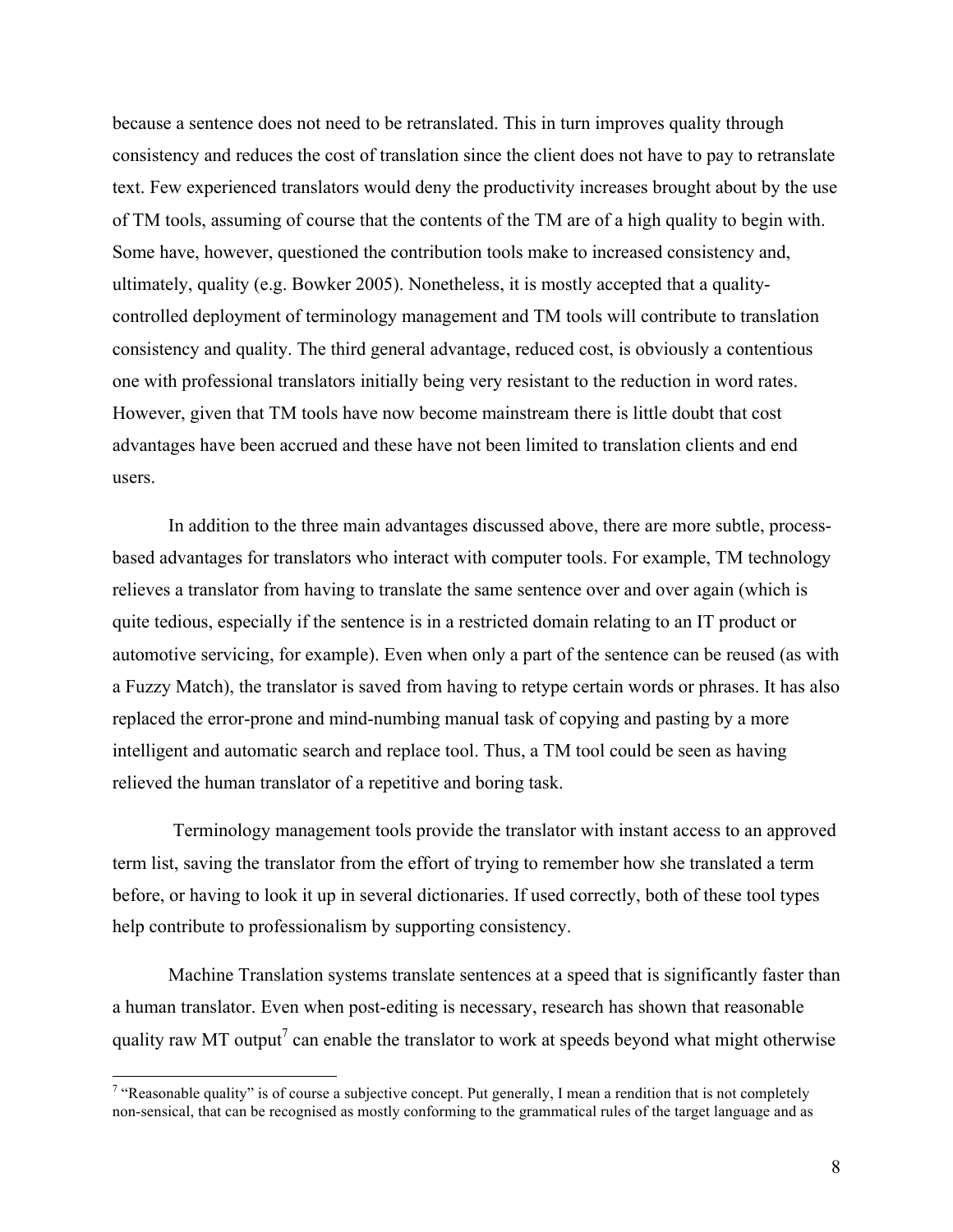be achievable and to translate a higher number of words per hour (O'Brien 2007, Guerberof 2009). The downward pressure on payment rates has somewhat been compensated for by higher throughput, supported by technology. Early research also suggests that novice translators, such as students and recent graduates who are at the starting line with regards to their accumulation of professional experience, might benefit from MT, while professionals with long-term experience might not benefit as much (or at all) (Garcia 2010). Machine translation is also a useful tool for end users of translations – it can be used to decide if the content of a document is interesting or important enough to have it either post-edited or translated by a human translator. Users can also use MT to get the gist of the message in a text written in a language they do not (fully) understand.

The uptake in Machine Translation also means that now even more information can be translated. This not only creates more translation-related work, but it can potentially have a positive impact on human rights. In the context of an explosion in user-generated content, it was recently suggested that only 0.5% of the content being created today is translated (Vashee 2010). Much of the translation done today is from English (content from multinationals who want to sell products) into the languages of the richest countries in the world. Very little content is translated into (or from) the many languages of Africa or India, for example. It has been suggested that Machine Translation can be the enabler of 'Translation as a Human Right' (Van Der Meer 2010), that it will allow linguistic communities who do not have access to information, to attain that access.

In summary, the use of computers to aid translation creates a number of potential and realistic benefits including faster throughput, increased consistency, lower costs for clients, possibly leading to higher volumes being translated, as well as increased access to information in languages not normally seen as being commercially important.

## 1.5. Translator-Computer Interaction - The Challenges

Any person involved in translation, whether as a student, academic, professional translator, project manager, client or tools developer will be only too aware, however, of the challenges that TCI introduces. While the introduction of technology to support translation has brought about

 conveying the meaning of the source text and requiring only a few edits to turn it into something acceptable to an end user who is in search of accurate information about a product, for example.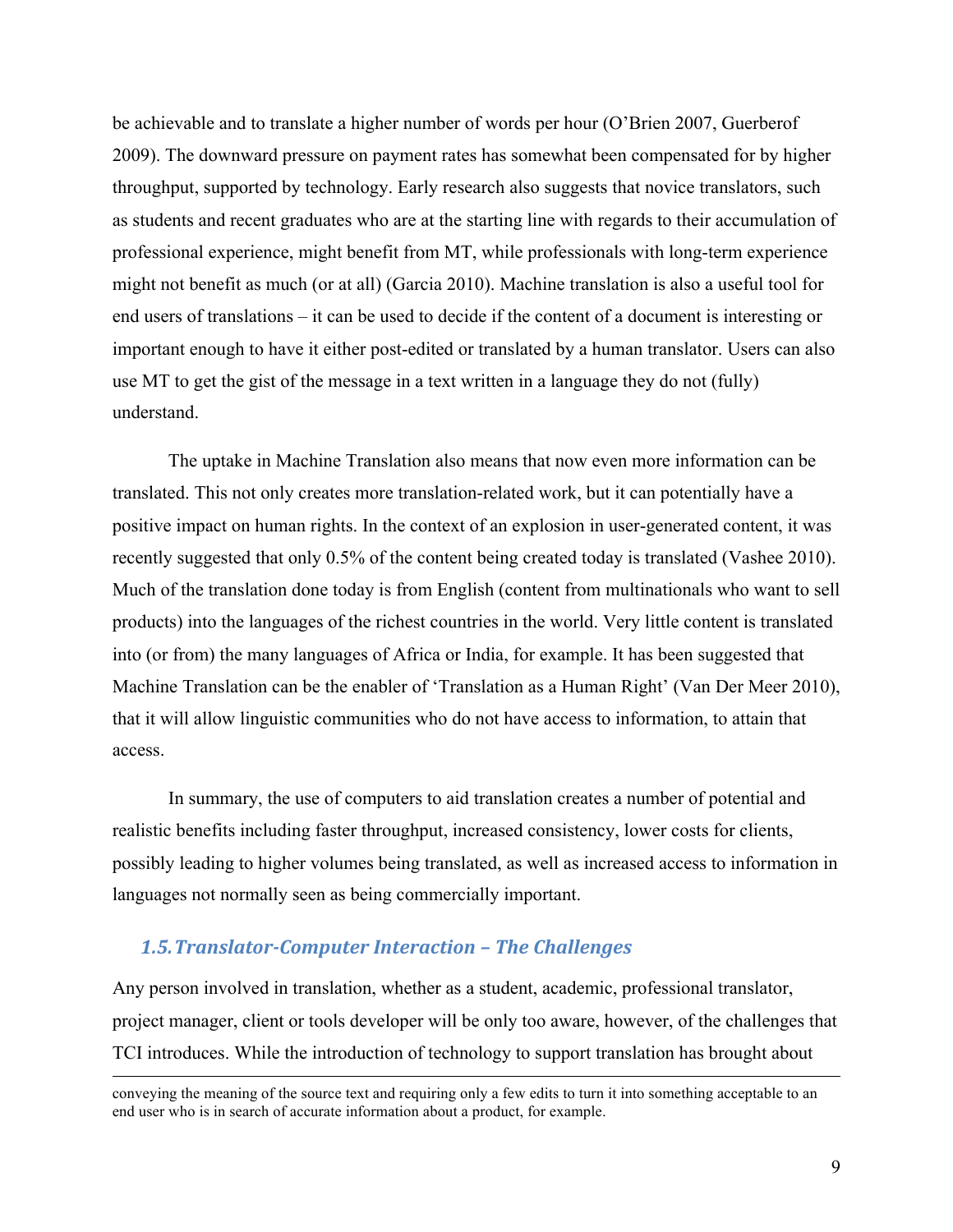many advantages, it has also introduced a number of significant challenges and raises some important questions about the future of the translation profession.

### *1.5.1. Dehumanisation and Devaluation*

How the increasing use of technology impacts on the status of the translation profession has and continues to be of considerable concern. Some translators feel dehumanised by the technology they are required to use. Having to fix the errors created by a machine translation system (or created by a human translator and propagated by a TM system) understandably irks some translators to such a degree that they refuse to interact with the technology. In the context of MT, not only can translators feel replaced by the machine, but the machine generates fundamental linguistic errors that a trained human translator would rarely generate. The professional translator is then demoted to the status of a fixer (cf. Krings 2001 – "Repairing Texts") of seemingly unintelligent errors. That they are paid lower rates to fix such errors than to create their own translation adds to the feelings of negativity.

There are, however, other dimensions to this complex debate. Cooper argues that:

[i]t doesn't require sophisticated tools to dehumanise your fellow human – a glance or a kick does it as well. It is not the technology that is dehumanising. It is the technologists, or rather the processes that technologists use, that create dehumanizing products.

(2002: 120)

Cooper's first point is peripheral, i.e. it is not just technology that can dehumanise, humans can too. The more relevant point here is that it is how the technology is created, or implemented, that has a dehumanising effect. Technology created without consideration for the task or end users removes those end users from the equation. Karamanis et al. (2011) touch on this issue in their contextual-inquiry based research into translators in the workplace. On the topic of Machine Translation, they note how translators see MT as a black box, something they do not quite understand and which removes them further from the task of translation, which, according to their observations, is a highly collaborative task, at least in the context they investigated. The lack of possibilities to collaborate with a machine (on the surface at least – but more about this later) leads to a level of mistrust and sometimes also to rejection of the technology. Although no formal research has been done on the criteria necessary for the acceptance of MT in the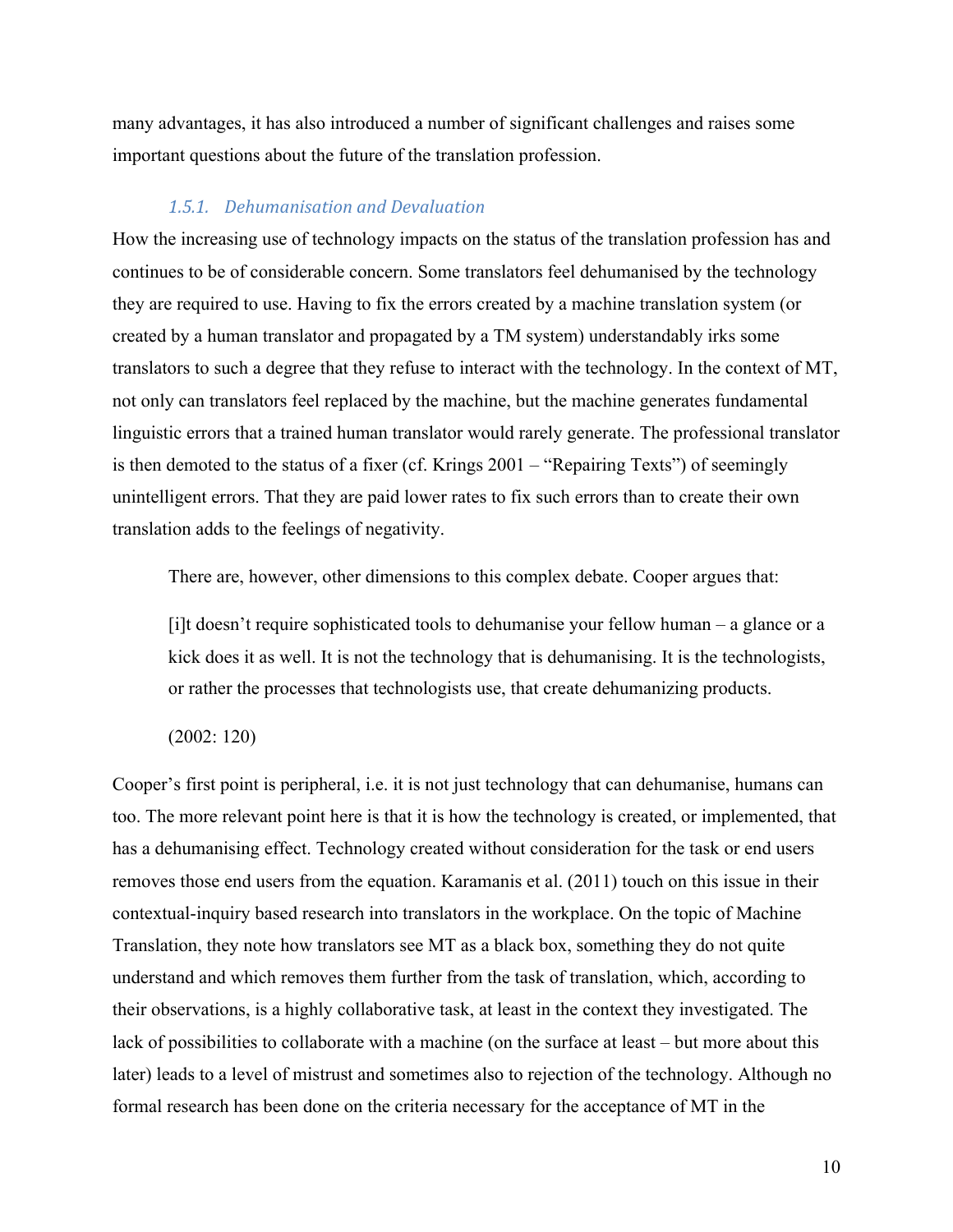translators' workplace, personal experience would suggest that the more the professional translator in *involved* in the testing, implementation and execution of translation technology, the more ownership she feels over the technology and the more likely it is to be seen as an aid rather than a dehumanising threat.

On the flipside of the dehumanising debate, claims that translator-computer interaction actually results in humanising, or socialising, translation have been made (Pym 2011a). In the context of collaborative volunteer translation, candidate translations, whether created by a human or generated in some way by a computer program, are collaboratively assessed, negotiated, voted on and, finally, accepted. The many people involved in this process creates a human translating network that is supported by technology. This is an interesting image that stands in quite a stark contrast to the one of machine as master and translator as slave.

Translators can also feel devalued by technology. This sentiment may be somewhat abstract and based on emotion: a person trains for many years to acquire the various competences deemed to be part of the translation process. This training requires an investment in time and effort and incurs varying degrees of expense, but now the machine can perform the task reasonably well having trained on data for a few hours, in the case of MT, or stored translations or terms in databases, in the case of TM and terminology management tools. Or the sentiment can be based on quite concrete and pragmatic concerns: the use of a translation tool effectively causes the amount the translator is paid to decrease and she is expected to demonstrate higher productivity at the same time. Since the introduction of TM tools, the rates per word for translation have come under a consistent downward pressure. With the uptake in MT, this downward pressure is felt even more. Yet again, there is another dimension to be considered – the number of words a translator can process using technology is greater, assuming quality control practices are in place, than if she is translating words without the use of technology.<sup>8</sup> The deficit is therefore corrected and sometimes even balanced in favour of the translator who uses technology to her advantage. Where this equation fails is when quality control fails; when a TM offers exact matches containing errors, the professional translator feels obliged to correct those errors even if she is not being paid to do so. Time and effort are expended without recompense and the translator's work is once again devalued. A failure also occurs when all parties in the

<sup>&</sup>lt;sup>8</sup> There are, no doubt, some exceptions to this general claim, but they are probably few.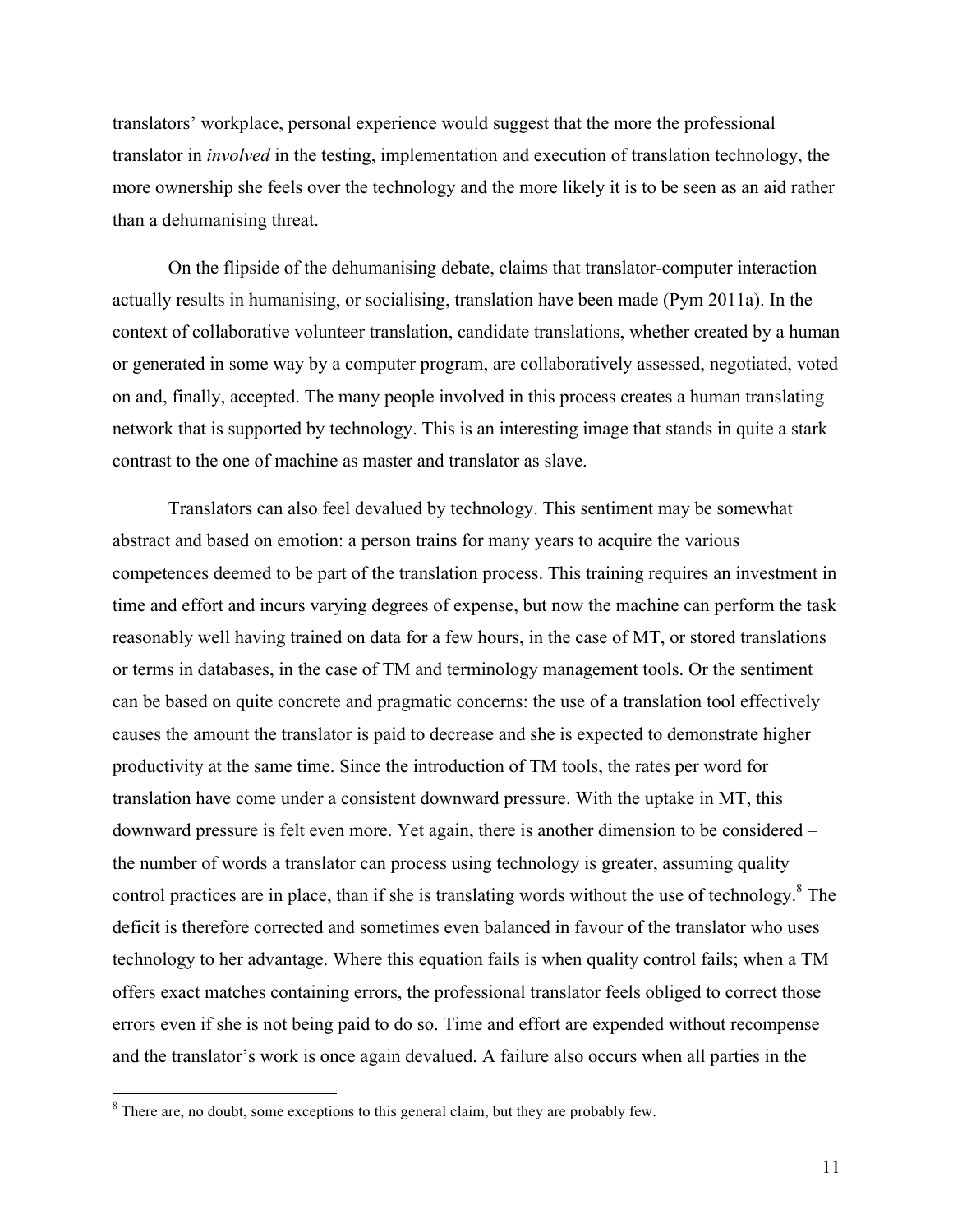contract have unreasonable expectations regarding productivity and quality. At risk of stating the very obvious, the solution to this is education and testing: testing assumptions about a new technology and its impact on productivity and quality is sensible, but, it seems, not always done adequately prior to implementation. Education regarding the requirements, potentials, limitations and ramifications of a new technology is also essential, and is the responsibility of all parties involved in the translation process (including, I might add, translators).

The tension between translators and computers is only one of many such frictions to have occurred over time. As Brian Christian observes (2011: 84), the reshaping of job markets through automation and mechanisation is centuries old. One side of the debate argues that machines take human jobs away while the other side argues that increased mechanisation has resulted in an economic efficiency that raises the standard of living for all, releasing humans from unpleasant tasks. The latter is a familiar argument put forward by MT developers, though, incidentally, none seem to go so far as to quantify what those human translators will actually do to earn a living once released from the 'unpleasant' task of translating user documentation, for example. As we well know, not all translators can earn a living translating literature! Interestingly, Christian argues that both sides of the debate have missed the point. In his opinion, the replacement happens when humans start doing a job mechanically, not when artificial intelligence takes over a semi-automated task. In the context of translation, we are well along the continuum of semiautomation. One wonders if resistance is futile at this stage? Christian discusses a scenario that has some interesting parallels with translation. He describes how software programmers work directly on problems while at the same time trying to automate the solution to those problems. So, are software programmers programming their collective way out of a job? Christian concludes:

No, the consensus seems to be that they move on to progressively harder, subtler, and more complex problems, problems that demand more thought or judgement. They makes their jobs, in other words, more human.

(Christian, 2011: 88)

Can translators make their jobs more human through HCI? Can we allow the machine to take over the boring, repetitive tasks and free ourselves up for the harder, subtler and more complex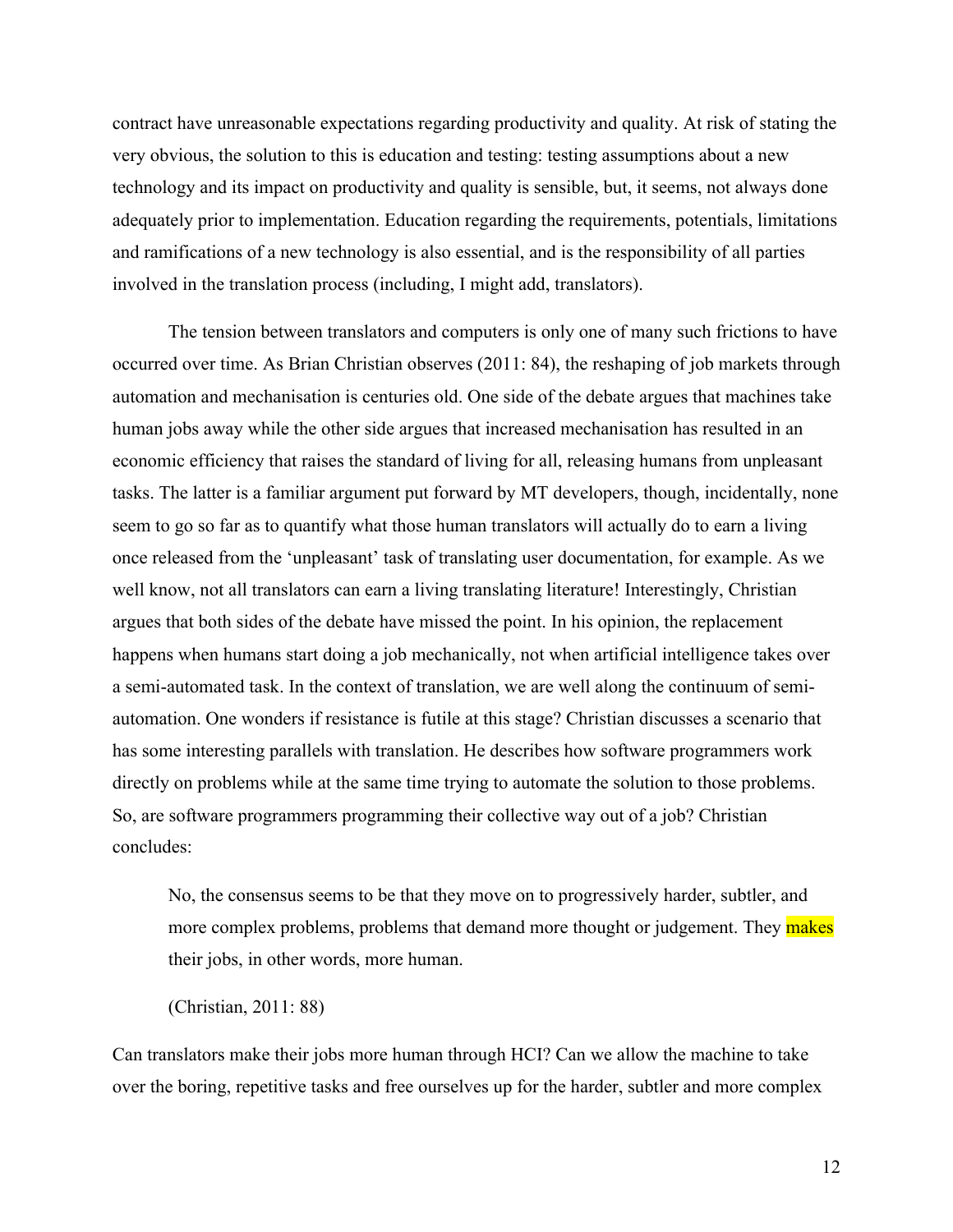problems? And what are those problems that machines cannot solve, but human translators can? These are some of the large questions facing us.

## *1.5.2. Creativity and Quality*

As mentioned previously, TM tools were introduced to solve specific problems in the context of high-volume, high-repetition translation. It is only to be expected then that translators who work in this domain will engage in more revising and editing of other translators' work than in creating their own translations. The increasing use of MT further increases the editing component of the task, only in this case the editing is sometimes (but not always) of seemingly obtuse mistakes. The task of the professional translator then becomes one of proofreading and editing, rather than 'translation proper'. For many, editing is seen as a less creative task than translation (though this is certainly open to debate – can we really argue that improving or correcting what an author has written is 'less creative' than translating another author's words?) and job satisfaction is further diminished by having to correct machine-generated mistakes or human mistakes propagated by the machine. This is exacerbated by a concern that the more one proofreads and edits, the less well one can translate, though no empirical evidence has yet been presented to support such claims.

A significant problem with the creativity argument is that the concept of creativity is very difficult to define and measure and there are various definitions for the term. Recent research on creativity in the translation process has resulted in some operationalisation of the construct in terms of cognitive shifts between source text and target text (Bayer-Hohenwater 2009, 2010). This is useful for the research domain, in particular for the study of the development of translation competence over time. However, in the field of professional translation, creativity is sometimes exactly what the client does not want because it is associated (rightly or wrongly) with requiring more time and introducing inconsistency where consistency is valued more than creative (alternative) solutions. For the translator who sees herself as a working in a creative profession, this is difficult to accept. It is probably true that many professionals would like to think of their daily tasks as requiring some form of creativity, but the reality is that there are a great deal more hum-drum than eureka moments, no matter the profession.

An opposing view to the one where technology is seen as repressing creativity is that creativity is to be found in dealing with the way in which technology brokers translation. In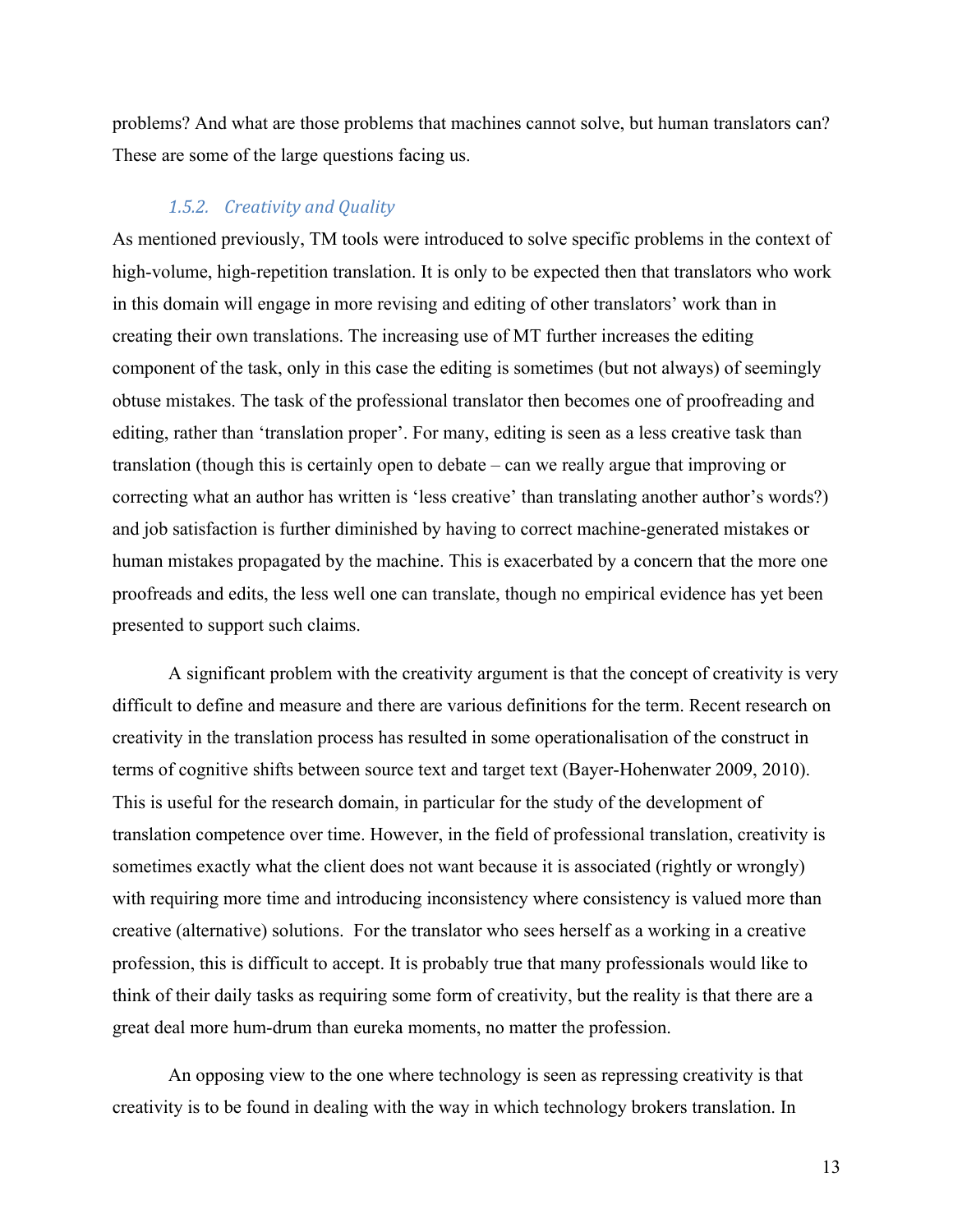TEnTs, multiple possible translations are presented from various types of matches with the source sentence, a machine-translated candidate, terms that are found in the glossary and solutions from the concordance feature. Selecting the best candidate within the constraints of the translation brief is surely to be considered a creative task and that is without even considering the creativity involved in finding supporting resources on the Internet. The triaging of candidate translations is just another skill, which tests our intelligence and competence in a different way. Pym has even argued that the technologisation of translation has caused translators to think differently by forcing the paradigmatic on the syntagmatic (Pym 2009). If we accept that the increase in technology has caused a change in how translators work and think, we ought to contemplate the implications of these changes. A possible effect is the standardisation or homogenisation of translated language and text types. By encouraging translators to recycle previously translated segments and sub-segments, we are propagating one mode of expression over alternative ones, potentially leading to a leveling out, defined by Baker as 'the tendency of translated text to gravitate towards the centre of a continuum' (1996: 184), and eventually to a lower level of variability in translated language and text types when compared with nontranslated language. For some, this reduced variability is to be lamented; for others, however, variability means higher translation costs, which in turn decides whether or not text is translated in the first place.

Rather than lament a loss of creativity, we could celebrate the alternative ways in which TCI challenges us? Moreover, the argument that post-editing is not creative is predicated on the assumption that editing is not 'translation proper' and is, therefore, not a creative act. This brings us back to our short discussion in the introduction about the concept of translation, which might not only need to be broadened to include much more varied forms of cross-cultural mediation, but also to include working with source and target texts of different status, including machinebrokered ones.

Shifting expectations with regard to translation quality add to job satisfaction woes. For some users of MT, achieving high quality translation, similar to that achieved by a good professional translator, is the aim. For others, 'good enough' quality will do. Having trained and practised for many years to meet high standards of quality, the translator is now faced with a brief where a lower level of quality is acceptable. From a professional point of view, this is hard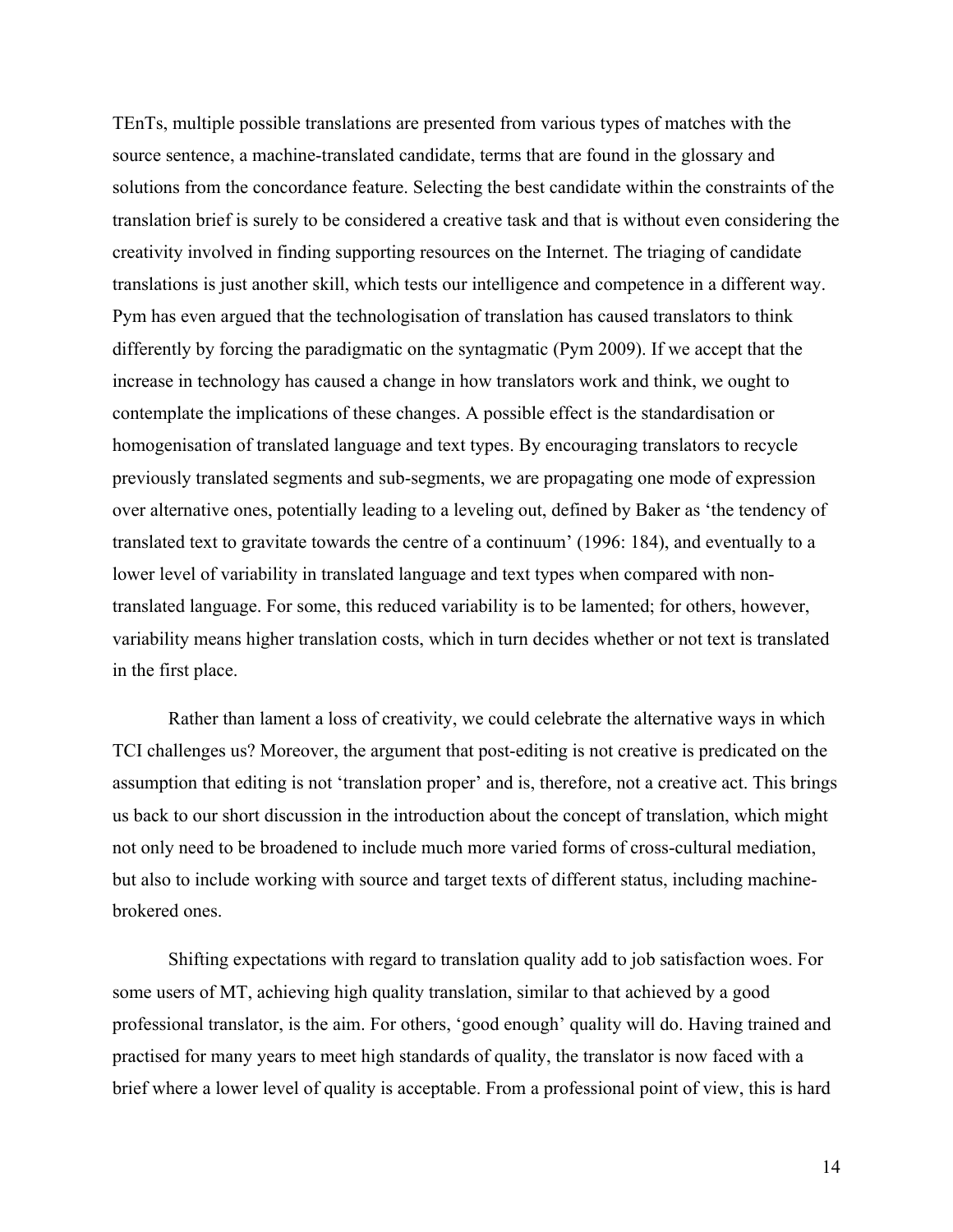to accept. Translators also fear that prolonged exposure to 'good enough' (or, perhaps more appropriately, 'fit-for-purpose') quality will reduce their ability to produce high quality, when it is required, but, again, there is no evidence to support this claim. Pym (2011a: 4) attacks resistance based on the quality argument: "[r]esistance to technological change is usually a defense of old accrued power, dressed in the guise of quality". Although Pym was using the example of on-site conference interpreting vs. video interpreting, his comment also applies to our notion of translation. I feel obliged to ask some hard questions concerning the quality debate: in what professional or private sphere can one pretend to only ever produce the highest quality? Do we not all struggle with time and economic constraints no matter what we engage in and compromise, at least sometimes, on what we deliver to our demanding clients, whether they be multi-nationals, students, or publishers? But, perhaps more important than this 'constant perfection is unrealistic' stance is the following question: is working to the translation brief not a core component in most translator training programmes, meaning if my client wants automation and speed and is willing to accept less than perfect, then that is what I agree to do (or not, if I do not want the job)? As Halverson (1999: 22) remarks, "it seems that professionals acquire their status by virtue of their ability to produce texts which fit the concept of translation which is current in their time and place, at least." So, the pragmatic view is that the ability to produce the translation quality required in the time given is a professional skill. At the same time, it has to be stated that legitimate friction occurs when clients want the highest quality, but are not willing to tolerate the conditions necessary for that quality (higher cost, more time, better quality control over the technologies used etc.).

The 'fit-for-purpose' paradigm usually involves an instruction not to edit exact matches in a TM database and to use as much raw translation as possible generated by the MT system. An additional requirement in the latter scenario is not to make stylistic changes 'for the sake of it'. The instruction to 'use as much of the raw translation as possible' wrap the chains of the source text more firmly around the translator-posteditor. Having most likely taken one or more modules in translation theory during her training, the translator is aware of the debates around equivalence-based and literal translation. She is probably also familiar with the concepts of foreignising and domesticating translation and has been sensitised to translator invisibility (Venuti 2008). Thus, the guidelines for working with TM and MT grate somewhat against her training which *may* have valued creative target-audience, text-type appropriate solutions over

15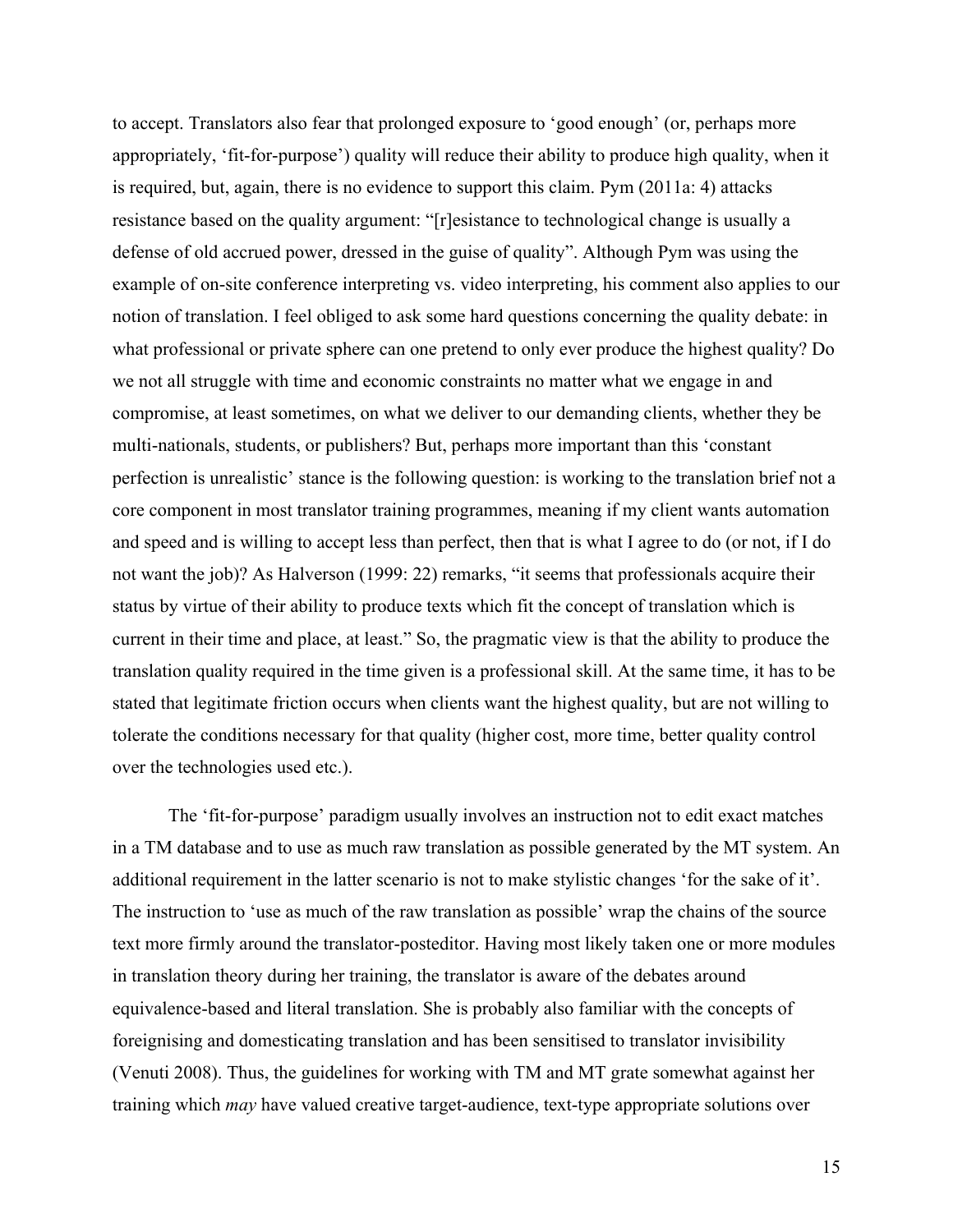source-text closeness. If we view post-editing of both MT and TM content as similar to monolingual editing, though, then perhaps we can offer a more positive view: Mossop (2007) suggests that, when editing, we should not change things just for the sake of it. The objective is to improve the overall product from a communicative viewpoint, but without making unnecessary substantial changes to the words and syntax used by the original author. The task is *different* from translation; it has its own element of creativity, requires some identical skills to translation and yet some different ones.

## 1.5.3. Complexity and Text

Until quite recently, translators translated texts and some still do. However, in some domains the notion of a text, with a beginning, middle and end, has changed radically. Translators now frequently work with isolated 'chunks', sentences or even 'segments' and 'sub-segments'. This is both a result of how translation tools broker text, but also of the way in which information is now produced – we are moving more and more towards smaller chunks of information delivered in the form of SMS texts, tweets and blogs. Rather than having a simplifying effect on the task of translation, this radical change has resulted in making the task more complex. The linearity of the text, its cohesion, is disrupted (Pym 2011a: 3). Contextual clues are missing. Moreover, core anchor points in the segment can also be missing, for example in the case of user interface messages that use variables at runtime, e.g. '%d has been printed.' Layer on top of this the fact that space limitations can also be imposed and that there is often no forgiveness for languages that happen to take more characters than English to communicate a simple message, or are presented in an alternative layout, and we have before us a rather complex puzzle that requires…*creative* solutions!

In his consideration of man vs. machine, Christian suggests that perhaps the greatest contribution of humans in an age where computers are automating many tasks will be the craft of coherence. Whereas artificial intelligence (AI) machines are successful at the word, phrase and segment level, they are less successful at text and discourse, levels which are, after all, also conduits for meaning. Christian demonstrates how an AI bot programmed to have 'conversation' with a human can give seemingly authentic human responses on a simple question and answer level, but how, when taken as a sequence, sense is lost (2011: 27). Context and perception are clearly imperative and machines are not good at that but humans are. Pym argues that the more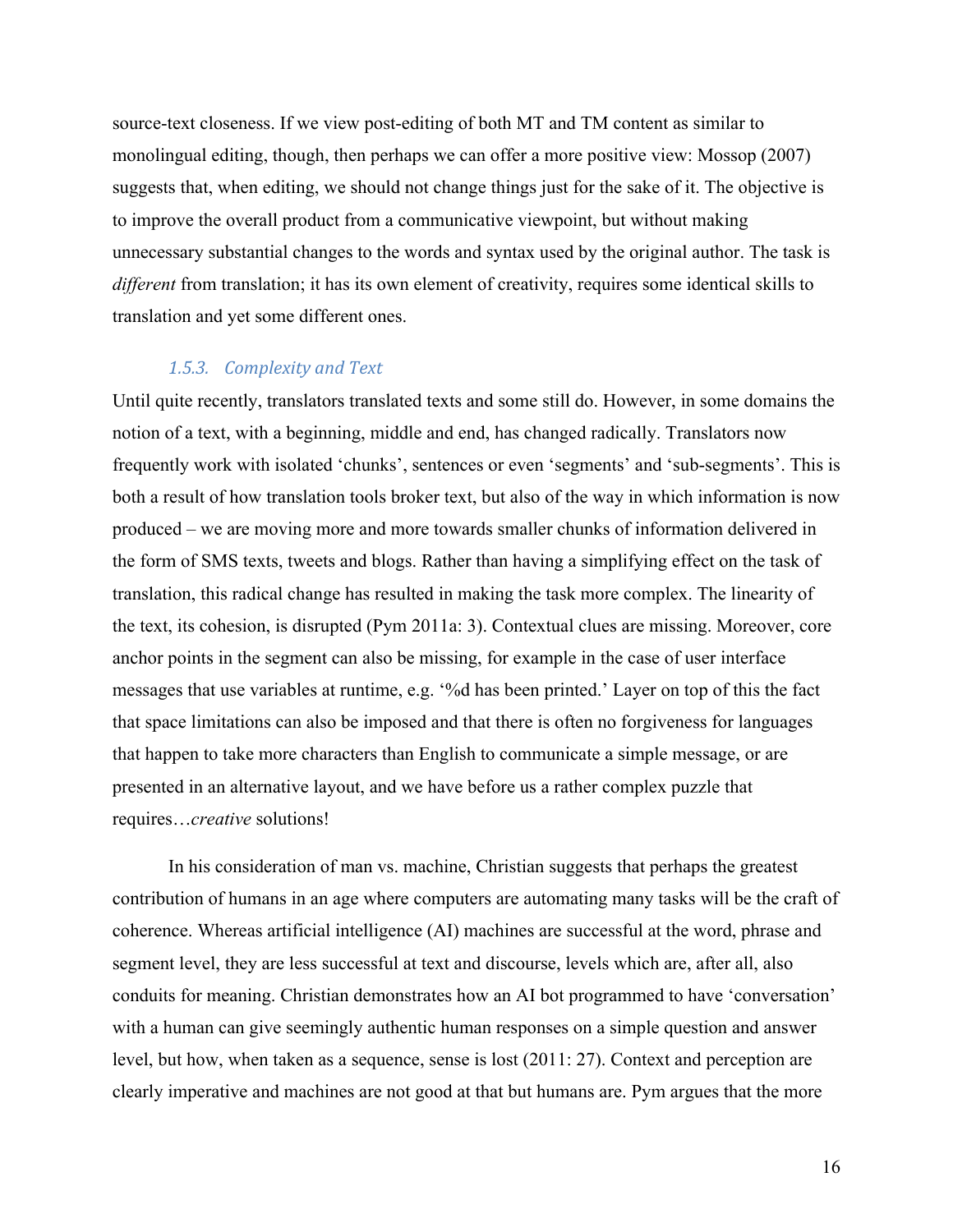technology is part of the equation, the less easy it is to make decisions about the linearity of the text (2011a: 4). True, but translators are in an excellent position to compensate for the machine's failures in cohesion and coherence.

### 1.5.4. Interaction and Design

Psychological theories play a major role in HCI research (Johnson 1982). Designers and developers of computer programs are often required to make assumptions about task structure, human behaviour during a task, user experience levels, their ability to learn etc. The assumptions made by designers directly affect the experience of the user. Cooper (2004) and Kolko (2010) both appeal for software to be designed, not by programmers, but by *interaction designers*, suggesting the importance of understanding how the human interacts with the computer and specific task-supporting programs. Cooper talks about cognitive friction between users and devices, which he defines as "the resistance encountered by a human intellect when it engages with a complex system of rules that change as the problem changes" (2004: 19). Cooper also points out that there is a tremendous difference between designing for function and designing for humans (ibid: 90). Olohan (2011), exploring how the sociologist of science Andrew Pickering's concept of the 'mangle of practice' might be applied to translation and TM technology, also draws on the theme of resistance and echoes Cooper's sentiments when she points out:

One argument to explain why systems sometimes fail is that system development is often regarded as technical change rather than socio-technical change; i.e., the human and organisational aspects are not addressed at all, or only implicitly, or in an ad-hoc fashion, when the system is being developed.

(2011: 345)

Unfortunately, there is little evidence to suggest that tools that are proposed as aids to the translation process have been designed from the point of view of the humans who have to use them. That is not to say that all computer aids for translation are flawed. Without a doubt, features in many of the tools are useful and appreciated by translators. However, it is also clear that the tools are not all easy to learn or use, that they are not always stable, and that they have not been designed from the point of view of interaction with translators, as opposed to simply supporting functions within the translation task or supporting the managers of the translation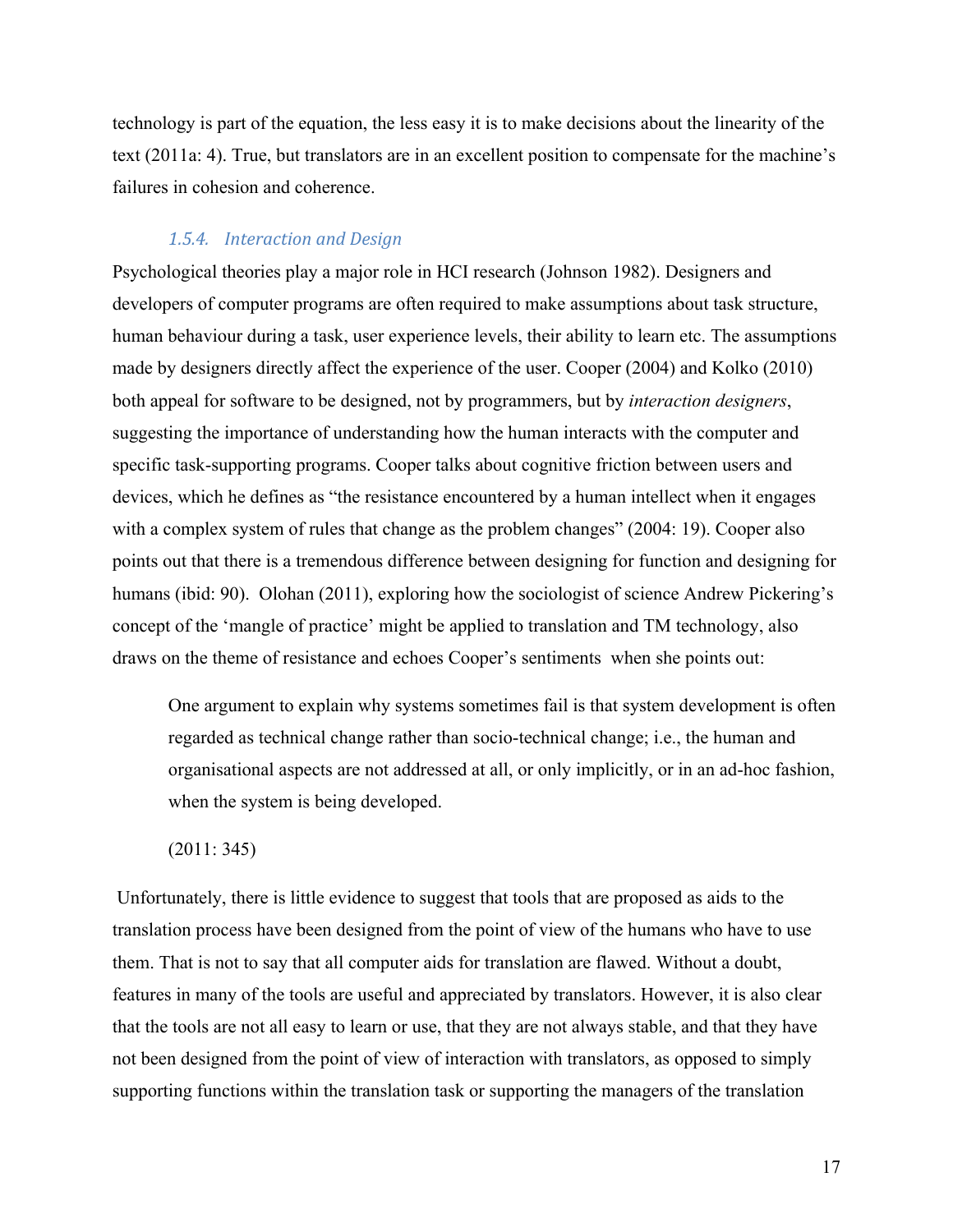business. While programmers know a lot about the functional design of software and have their own personal preferences regarding design, they rarely know about designing with the end-user in mind (Cooper, 2004: 22). This is probably true of computer aids for translation. What proportion of the programmers who have designed TM or terminology management tools have ever translated content? What proportion of MT system developers are translators? This goes some way to explaining the friction that sometimes exists between translators and their computer aids.

In recent years, some attention has been given to the impact (cognitive or other) translation tools have on translators and the translation task from within the academic community (for example, Bowker (2005), Dragsted (2004), Garcia (2010), Guerberof (2009), O'Brien (2006, 2007, 2008, 2010), Wallis (2006)), but Pym (2011b) rightly highlights how little humanistic research has been done on the impact of technology on translation and translators. What is also noteworthy is that the attention given to date tends primarily to come from the academic translation community, not from the developers of computer aids for translation.

The academic community has demonstrated an interest in the 'unit of translation', i.e. the nature and size of the 'chunk' dealt with when translators are processing a translation. While in the pedagogical context, some emphasis is placed on developing macro strategies for translating entire 'texts' as units, translation process research has demonstrated that translators (novices and experts) also utilise micro-strategies for processing units of 'words' or 'word strings' (e.g. Kiraly 1995, also Kussmaul 1995). The size of the processing unit is assumed to be driven by limitations in working memory capacity. What impact interaction with technology has on the processing unit has been explored by Dragsted (2004) who was interested in the segmentation of text in TM systems. She found support for the hypothesis that there is disagreement between the way translators segment text and sentence segmentation in TM systems. She also found that while segmentation on a sub-segment level increases the number of matches obtained from a TM, the fragments are considered to have a negative impact on the coherence of text (ibid. 279). Interestingly, Dragsted also found that translators seem to prefer segmentation at a paragraph level. While there is some support for paragraph-level segmentation in translation tools, the general trend still seems to be one of sub-segment matching. For example, sentence-level source and target text couplets tend to be highlighted as the default 'unit' in TM tools. On a sub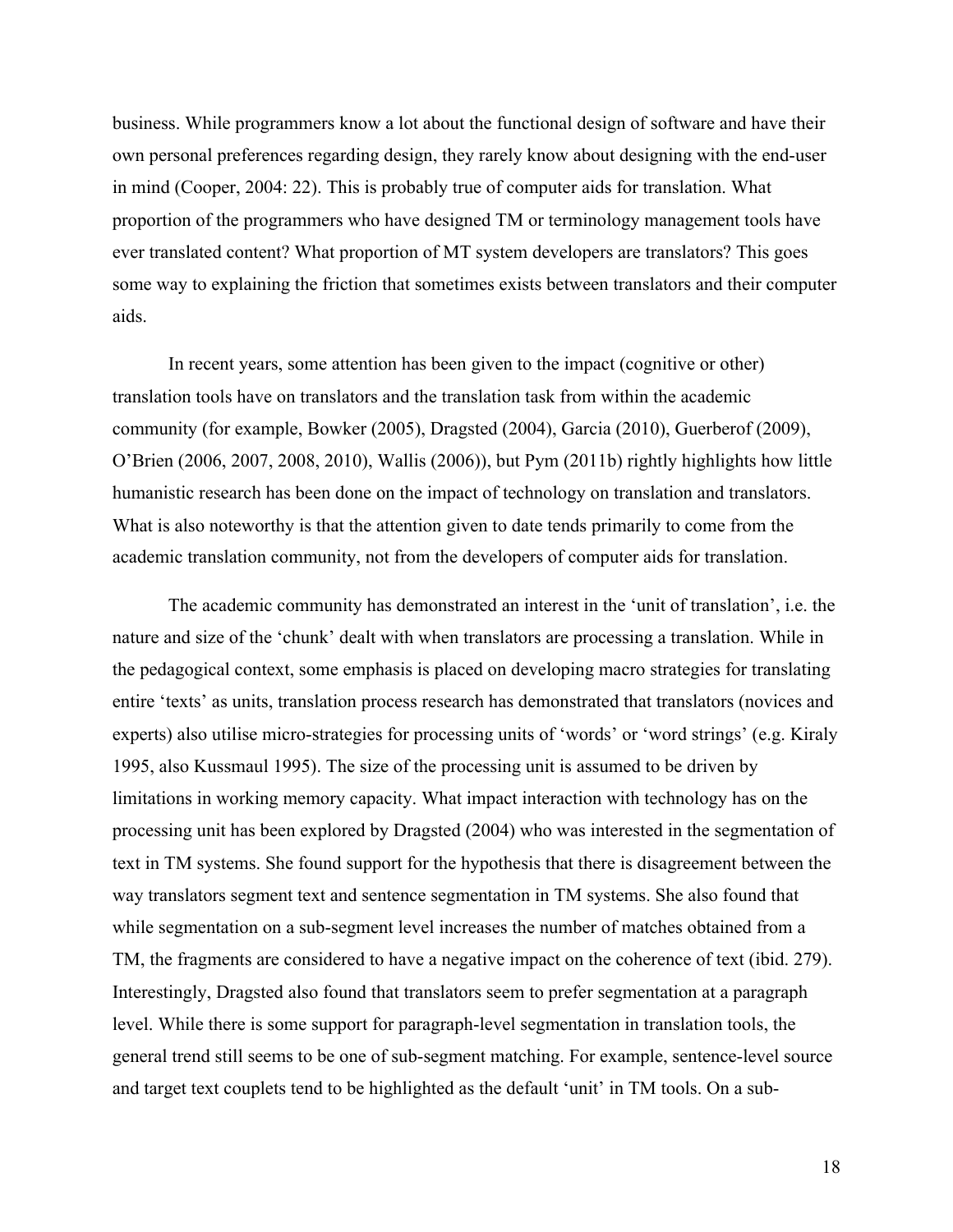segment level, terms that exist in the relevant glossary are highlighted, as is information that is automatically replaced (e.g. numbers, dates). Concordance searches are, by their very nature, executed on a phrase (or 'word string') level and the relatively new feature of automatically predicting the text that is being typed and giving a drop-down list of potential alternatives also operates on the sub-segment level. Moreover, in a climate where integration of TM with MT systems is becoming more popular, consideration is being given to the feasibility of partially translating sub-segments via MT systems in order to speed up translation processing. Thus, while it would seem that translators like to process larger textual units, and consider sub-segments as having a negative effect on coherence, the technology forces a sub-segment mode of processing, which potentially leads to cognitive friction.

What is needed are efforts to promote symbiosis, rather than friction. Karamanis et al. (2011) point to the need for user-centered design to support the flexibility (and, I would add, increasing complexity) of the translation process since any technology that is too rigid actually disrupts the work it is supposed to support (ibid: 49). Translator-computer interaction would likely benefit from an increased focus on ethnographic-style, cognitive ergonomic studies of both translation tools and the translation process itself. This might involve, for example, spending time observing and working with translators who interact with multiple tools and technologies to see where the 'speed bumps' and frustrations lie in this interaction. More experimental studies of translator-tool interaction could be carried out using formal usability research methods such a screen recording, eye tracking and observation, the results of which could then be used by translation technology developers to improve the specifications of tools for the benefit of translators and, ultimately, the end users of those translations.

With the topic of symbiosis, we return to a point alluded to earlier, *i.e.* that on the surface it appears as if MT systems are black boxes that impede the collaborative nature of the translation process. To this we might add the practice of creating project-specific Translation Memories, i.e. databases of translation that contain only matches for the exact content to be translated, leaving the translator with little 'concordance' or contextual clues. The lack of support for collaboration in translation tools is detrimental as it reduces the capacity for humanising, socialising activity, as mentioned earlier in the context of volunteer collaborative translation efforts, and probably impedes acceptance of computer interaction. Of course, the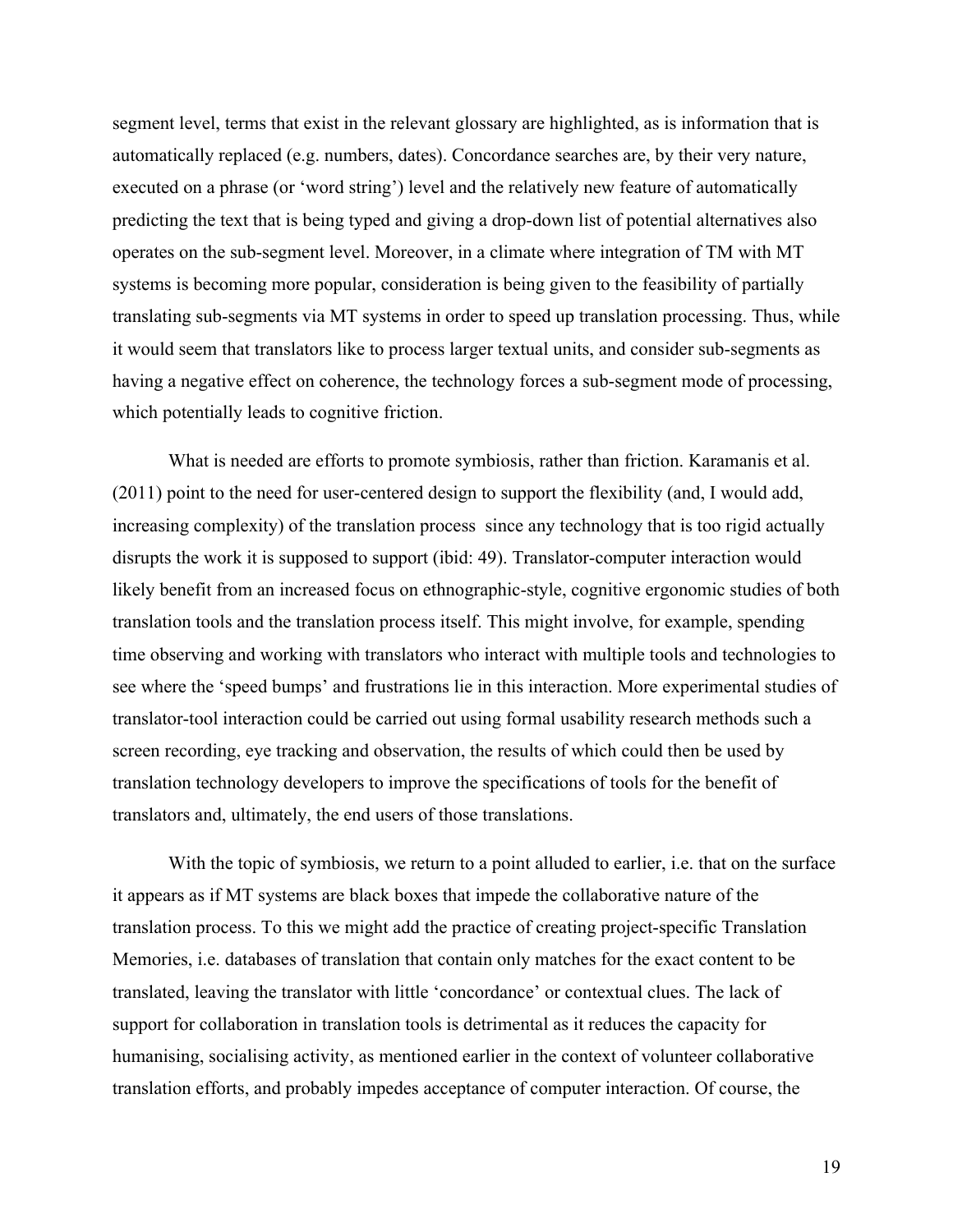recent changes in MT development paradigms towards data-driven MT, as well as the closer coupling of TM and MT technologies have led to a closer collaboration between translator and machine than perhaps many translators know of or care to believe. By re-using human-generated translations, MT developers create machine-generated translations, which are edited by humans, whose edits can then be used by the machine to 'learn' new translation variants. This raises the topic of 'agency' in translator-computer interaction, a topic that is attracting increasing attention in translation studies. Space restrictions prevent us from delving into this topic here, but Olohan (2011) offers an interesting initial discussion, albeit concerning translators and TM tools, rather than MT. Now we are back to that parallel with the software programmers who automate solutions for their own problems. By repairing MT segments and letting the machine learn about those repairs, are we progressively making ourselves redundant? Or, again, are we freeing ourselves up for those harder, subtler, more complex problems?

## *1.6.Summary and Outlook*

Translation as a human-computer interactive task has clearly brought about many advantages, arguably to all players in the translation process, but this has not happened without significant changes to work practices and serious challenges for the translation profession and translator trainers, which I have outlined and discussed above.

While it is always interesting to observe what has happened in the past, it is very interesting to contemplate what might happen in the future. This is all the more the case because it would seem that we are living in a time of significant change in the translation profession and trainers of future translators have, I believe, a duty to understand what landscape future graduates might be faced with and to train them accordingly.

Once upon a time, Martin Kay (1998: 226) made the following prediction:

I want to advocate a view of the problem in which machines are gradually, almost imperceptibly, allowed to take over certain functions in the overall translation process. First they will take over functions not essentially related to translation. Then, little by little, they will approach translation itself. The keynote will be modesty. At each stage, we will do only what we know we can do reliably. Little steps for little feet!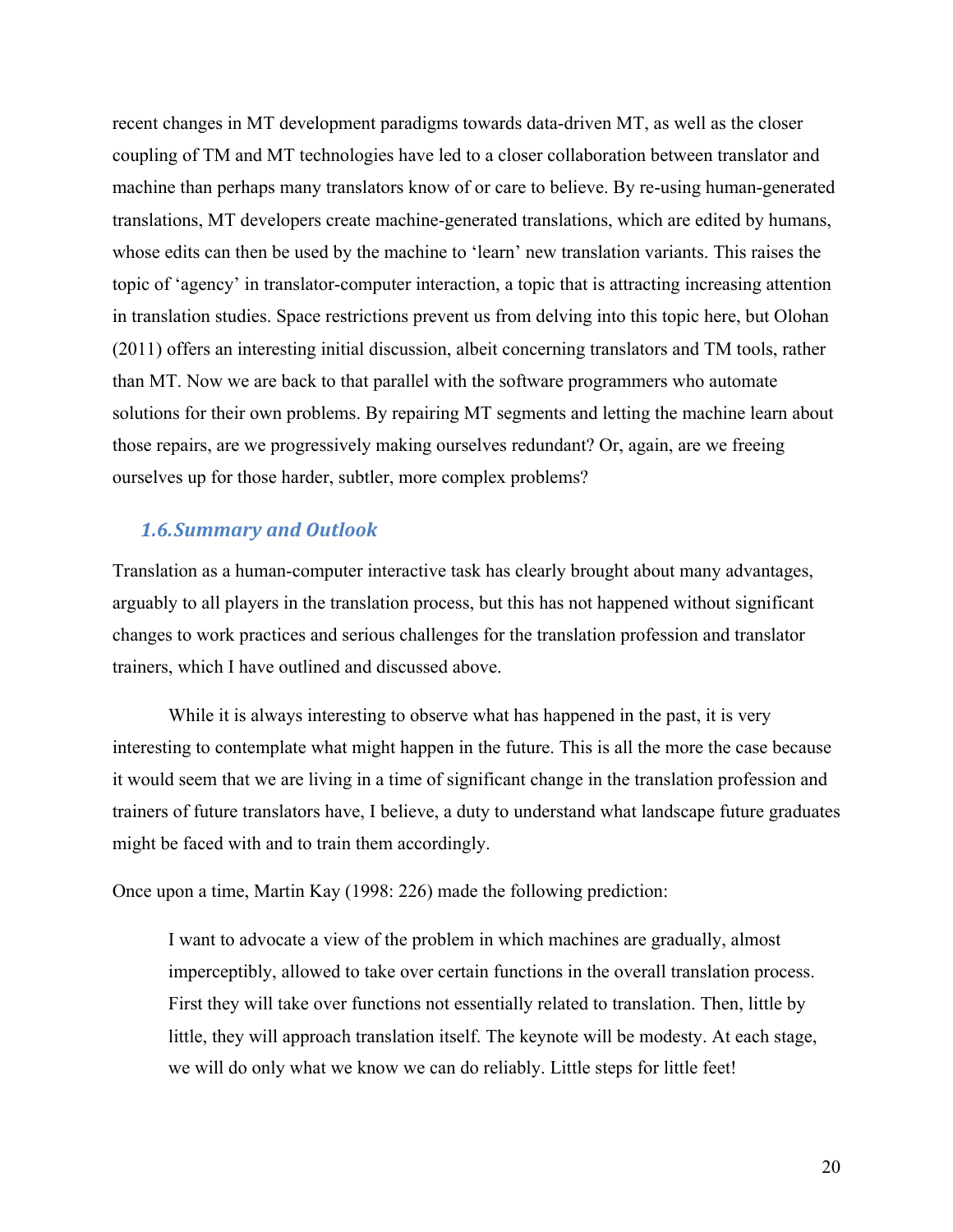We have, I believe, long passed the point Kay predicted above. Little steps have turned into considerable leaps. What does the future hold?

On the subject of MT into the future, Joscelyne (2010) comments that the general feeling among researchers is that translators will continue to play a central role in production of the high quality translation by fine-tuning and repairing MT output as post-editors through the feedback loops that are vital to optimising MT systems (so, modesty, as Kay mentions, is still apparent). The gradual build up of postedited texts will then turn into a huge body of training data for MT systems. Joscelyne expects more research into ways in which the symbiotic relationship between translator and computer can be optimised leading to improved toolsets for post-editors, but cautions that it is unlikely that there will be anything more than incremental advances in performance for the industry as a whole: "We can expect forward-looking technical translators to adopt new power tools emerging from such research to stay competitive."

Like the prodigal son, MT has made a comeback, while TM and other computer aids have been steadily supporting the hard work over the last twenty years. Ironically, the future of TM is now under question. Pronouncements about the demise of TM are fuelled by the recent success of MT. A more measured opinion is offered by Vashee, who sees the current 'klunkertype' TM technology being replaced by more elegant solutions (2011). Vashee parallels the evolution of word processing technology in the past with the future evolution of TM technology and in referring to new types of database technology maintains that:

[w]hat is emerging from these amazing new data analysis tools, is the ability to see new social structures and dynamics that were previously unseen and to make our work more and more relevant and valuable.

(ibid)

Thus, if Vashee has the right vision, TM technology will not disappear, but will become more sophisticated and, of relevance to our dehumanisation and devaluation worries, will make translators' work more valuable…

Thus, MT and TM technology are likely to form a significant part of the professional translation landscape into the near future. New tools will emerge and they will be more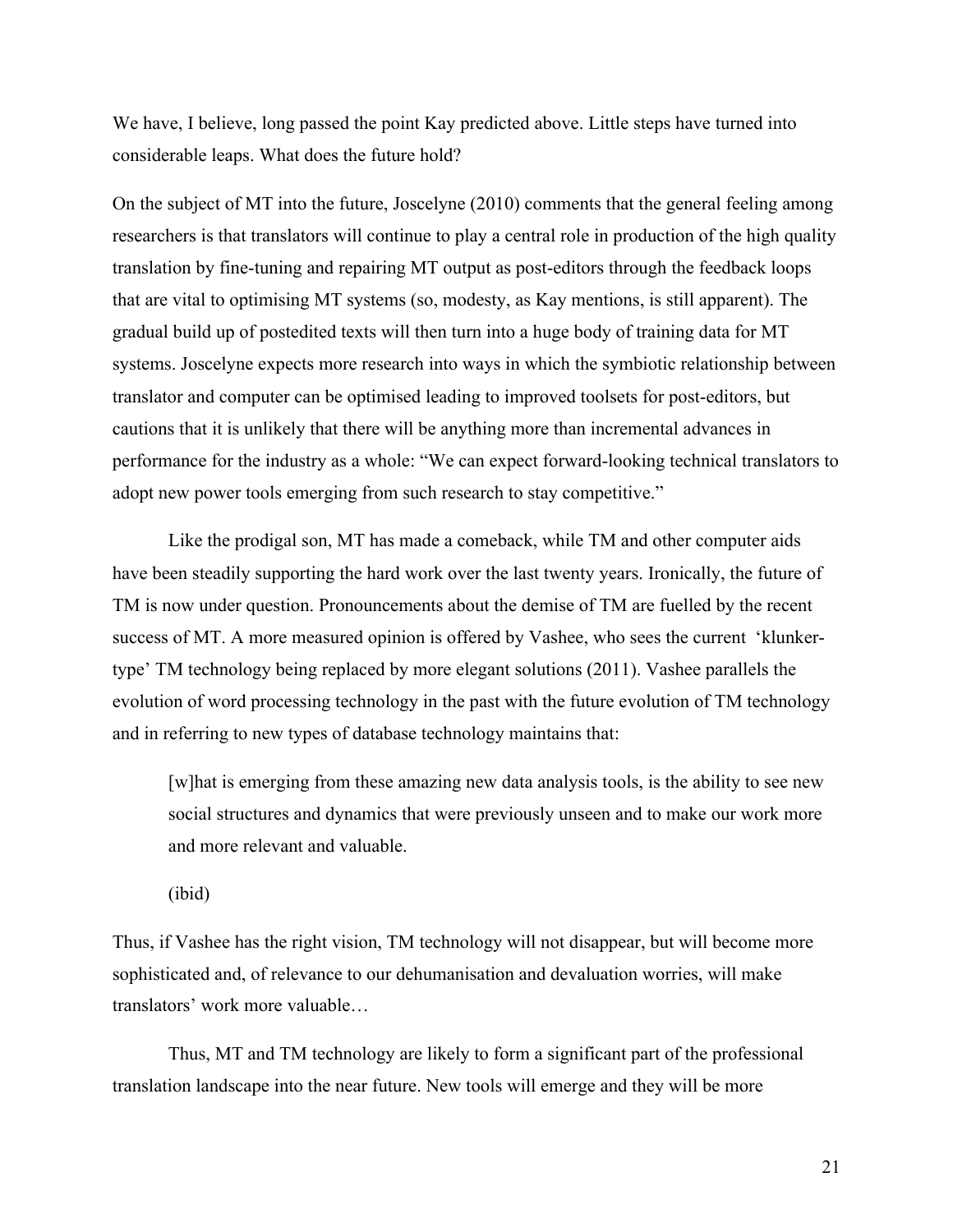sophisticated. To elaborate a little more on the bright side, I foresee new roles for translators, not only as post-editors with MT systems, but also as collaborators with MT system developers, researchers and implementers. This role can be expanded into assessing quality of MT output, assessing the quality of the corpora that are used to train MT engines, editing those corpora to ensure that they will result in the best quality MT generated output, managing terminology for the systems in use, refining workflows, pre-editing source text to make MT more successful, liaising with user-interface developers to ensure that tools are designed with translators in mind and so on. Thus, in the short term (let's say over the next ten years), we can expect an increased interaction between translators and computers. By interacting more with computer-supported translation tools, translators will enable more translation to occur, into more languages and, hopefully, in language directions that do not normally gain attention through lack of resources. The task, in the short term, for translator trainers would seem to be to equip our graduates with more technological knowledge and skills. Echoing Pym, in the context of research, we need more humanistic research on the effect of technologies on the translator and translation.

However, a question that is harder to answer is: what will happen in the longer term? As the field of artificial intelligence develops and programs become better as passing themselves off as human, will translator-computer interaction lead to the redundancy of the professional translator as we know her today? In my experience, there are two general reactions to the question: one is to scoff at the idea that computers will be able to translate to a level of quality that would be acceptable to an end user; the other is to worry about one's future as a professional translator and to take a somewhat defensive position. Neither reaction is appropriate: MT systems can already produce output of a quality that is acceptable to some end users. It is true that this is not the case for all language pairs and all domains, but it is quite feasible that will change over time. Moreover, the volunteer translation paradigm has demonstrated that people other than professional translators are willing to assess, discuss and edit translations, machine or human generated, and that untrained volunteers are reasonably good at doing so. The alternative reaction of worrying about one's future as a professional translator and of refusing to engage with the changes is an understandable reaction to a perceived threat. A shift in paradigm is required here: the increasing technologisation of the profession is not a threat, but an opportunity to expand skill sets and take on new roles. In the translation classroom, emphasis should be put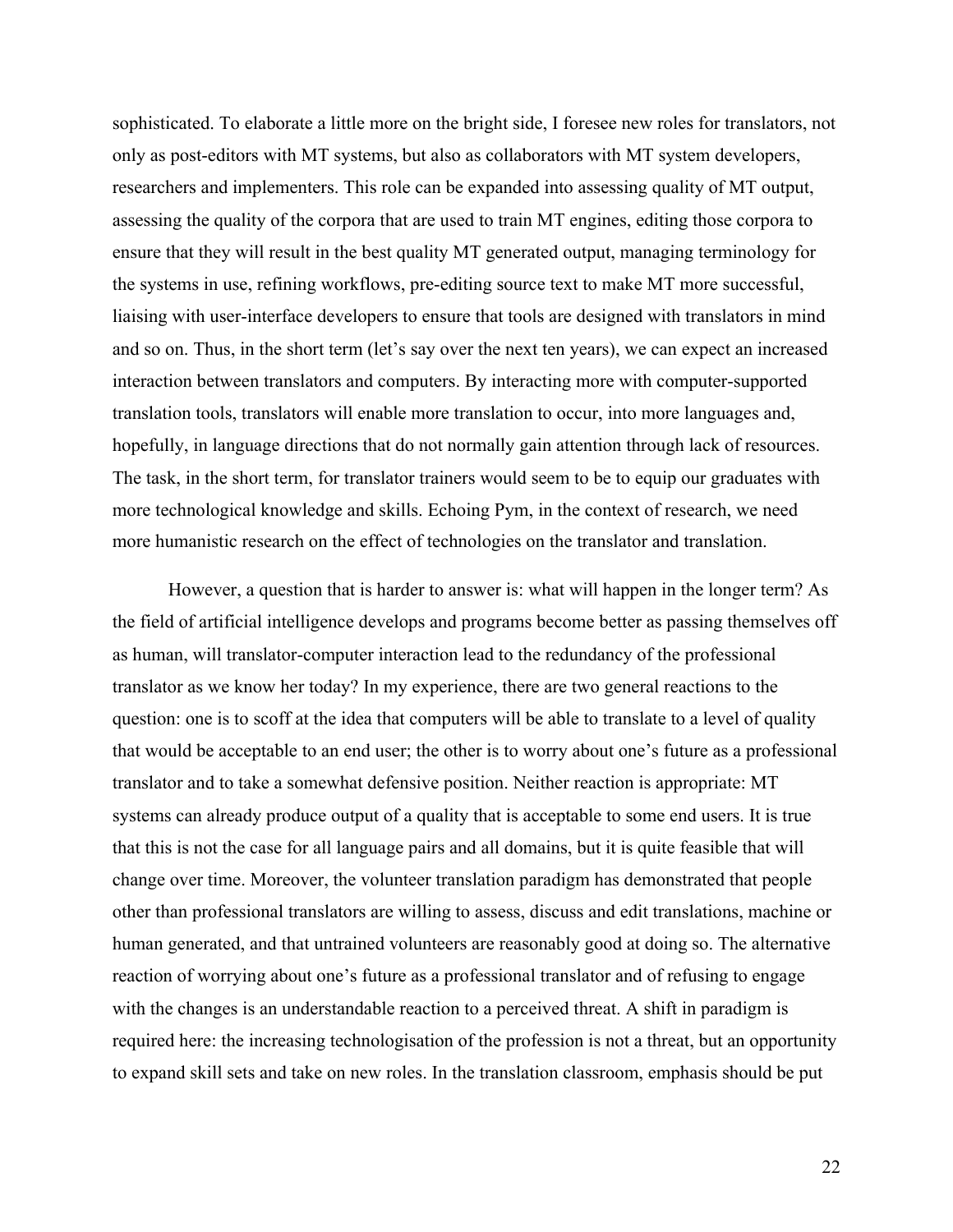on the fact that there is no one definition of creativity and quality and that editing, revising or post-editing are valid skills to have alongside translation.

The question remains, though, if computers become better and better at translating the dull and repetitive text and we assume that a living is not to be made by all from translating literature, what then is left? Context, cohesion, coherence and perception were earlier identified as areas where humans still outperform machines in text-based tasks (Christian 2011). The tension between translator and machine is still evident in this question, for which I do not have an answer. The best I can do at this point is to borrow Christian's words to conclude (2011: 70): "[t]he tension is the point. Or, perhaps to put it better, the collaboration, the dialogue, the duet".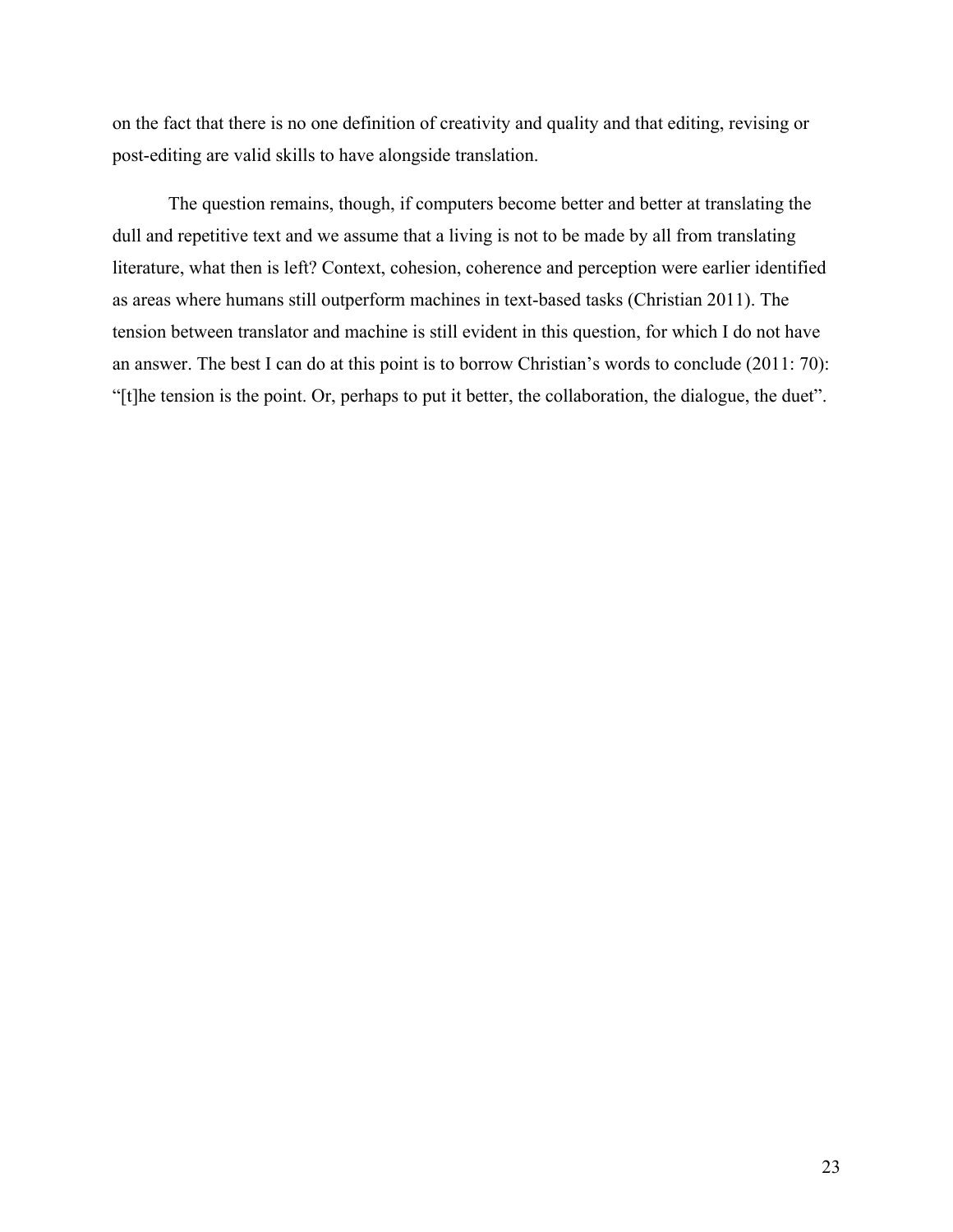## **References**

- Arendsen, Jeroen, Sander Begeer, and Fred Stekelenburg. 2010. "The use of robots in social behavior tutoring for children with ASD." Poster presented at the *28th European Conference on Cognitive Ergonomics (ECCE 2010)*, Delft University of Technology, The Netherlands, 25-27 August, (Abstract: p. 371).
- Baker, Mona. 1996. "Corpus-based Translation Studies: The challenges that lie ahead." In *Terminology, LSP and Translation. Studies in language engineering in honour of Juan C. Sager*, edited by Harry Somers, 175-186. Amsterdam and Philadelphia: John Benjamins.
- Bayer-Hohenwarter, Gerrit. 2009. "Translational Creativity: Measuring the unmeasurable." In *Behind the Mind: Methods, Models and Results in Translation Process Research*, edited by Susanne Göpferich, Arnt Lykke Jakobsen, Inger M. Mees, 39-59. Copenhagen Studies in Language 37. Copenhagen: Samfundslitteratur.
- Bayer-Hohenwarter, Gerrit. 2010. "Comparing Translational Creativity Scores of Students and Professionals: Flexible problem-solving and/or fluent routine behaviour?" In *New Approaches in Translation Process Research*, edited by Susanne Göpferich, Fabio Alves, and Inger M. Mees, 83-111. Copenhagen Studies in Language 39. Copenhagen: Samfundslitteratur.
- Bowker, Lynne. 2005. "Productivity vs Quality: A pilot study on the impact of translation memory systems." *Localisation Focus, The International Journal of Localisation,* 4(1): 13-20.
- Christian, Brian. 2011. *The Most Human Human: A Defence of Humanity in the Age of the Computer*. London: Viking.
- Cooper, Alan. 2004. *The Inmates are Running the Asylum: Why Hi-Tech Products Drives us Crazy and How to Restore the Sanity*. Indianapolis: SAMS.
- Dragsted, Barbara. 2004. *Segmentation in Translation and Translation Memory Systems*. PhD thesis, Copenhagen Business School.
- Folaron, Deborah. 2010. "Translation Tools." In *Handbook of Translation Studies* (Vol. 1), edited by Yves Gambier and Luc Van Doorslaer, 429-436. Amsterdam: John Benjamins.
- García, Ignacio. 2010. "Is Machine Translation Ready Yet?" *Target*, 22(1), 7-21.
- Guerberof, Ana. 2009. "Productivity and Quality in the Post-editing of Outputs from Translation Memories and Machine Translation." *Localisation Focus*, *The International Journal of Localisation*, 7(1): 11-21.
- Haigh, Thomas. 2006. *Remembering the Office of the Future: The Origins of Word Processing and Office Automation*. IEEE Annals of the History of Computing. IEEE Computer Society.

Halverson, Sandra. 1999. "Conceptual Work and the Translation Concept." *Target*, 11(1): 1-32.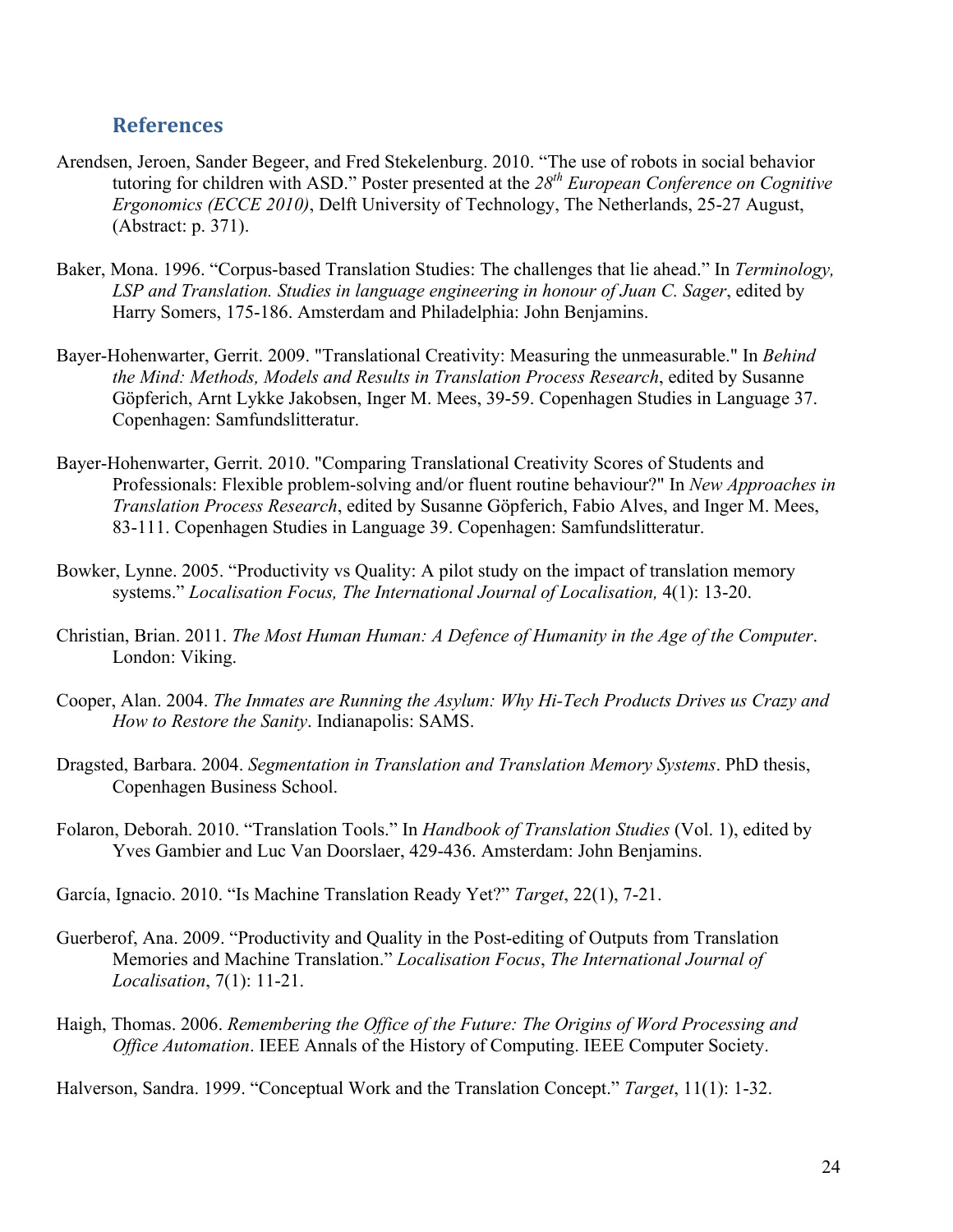- Johnson, Peter. 1992. *Human Computer Interaction: Psychology, task analysis and software engineering*. Maidenhead: McGraw-Hill.
- Joscelyne, Andrew. 2010. *How Do Scientists See the Immediate Future of Translation Automation?* Online at: http://www.translationautomation.com/perspectives/how-do-scientists-see-theimmediate-future-of-translation-automation.html, 30 November 2010.
- Karamanis, Nikiforas, Saturnino Luz and Gavin Doherty. 2011. "Translation Practice in the Workplace: a contextual analysis and implications for machine translation." *Machine Translation*, 25(1): 35- 52.
- Kay, Martin. 1998. "The Proper Place of Men and Machines in Language Translation." *Readings in Machine Translation*, 221-232. MIT Press.
- Kiraly, Donald. 1995. *Pathways to Translation. Pedagogy and Progress*. Kent: Kent State University Press.
- Kolko, Jon. 2010. *Thoughts on Interaction Design*. Burlington, MA: Morgan Kaufmann.
- Krings, Hans-Peter. 2001. *Repairing Texts*: *Empirical Investigations of Machine Translation Post-Editing Processes*. Kent, Ohio: The Kent State University Press, edited/translated by G.S. Koby.
- Kussmaul, Paul. 1995. *Training the Translator*. Amsterdam/Philadelphia: John Benjamins.
- Mossop, Brian. 2007. *Revising and Editing for Translators*, 2nd edition. Manchester: St. Jerome.
- O'Brien, Sharon. 2006. "Eye-tracking and Translation Memory Matches." *Perspectives: Studies in Translatology*, 14(3): 185-205.
- O'Brien, Sharon. 2007. "An Empirical Investigation of Temporal and Technical Post-editing Effort." *Translation and Interpreting Studies*, 2(1): 83-136.
- O'Brien, Sharon. 2008. "Processing Fuzzy Matches in Translation Memory tools: An eye-tracking analysis." In *Looking at Eyes: Eye Tracking Studies of Reading and Translation Processing*, edited by Susanne Göpferich, Arnt Lykke Jakobsen and Inger M. Mees, 79-102. Copenhagen Studies in Language 36. Copenhagen: Samfundslitteratur.
- O'Brien, Sharon. 2010. "Controlled Language and Readability," *Translation and Cognition - ATA Scholarly Monograph XV Series*,143-165. Amsterdam and Philadelphia: John Benjamins.
- O'Hagan, Minako. 2009. "Evolution of User-Generated Translation: Fansubs, translation hacking and crowdsourcing." *Journal of Internationalisation and Localisation* 1: 94-121.
- Olohan, Maeve. 2011. "Translators and Translation Technology: The dance of agency." *Translation Studies*, 4(3): 342-357.